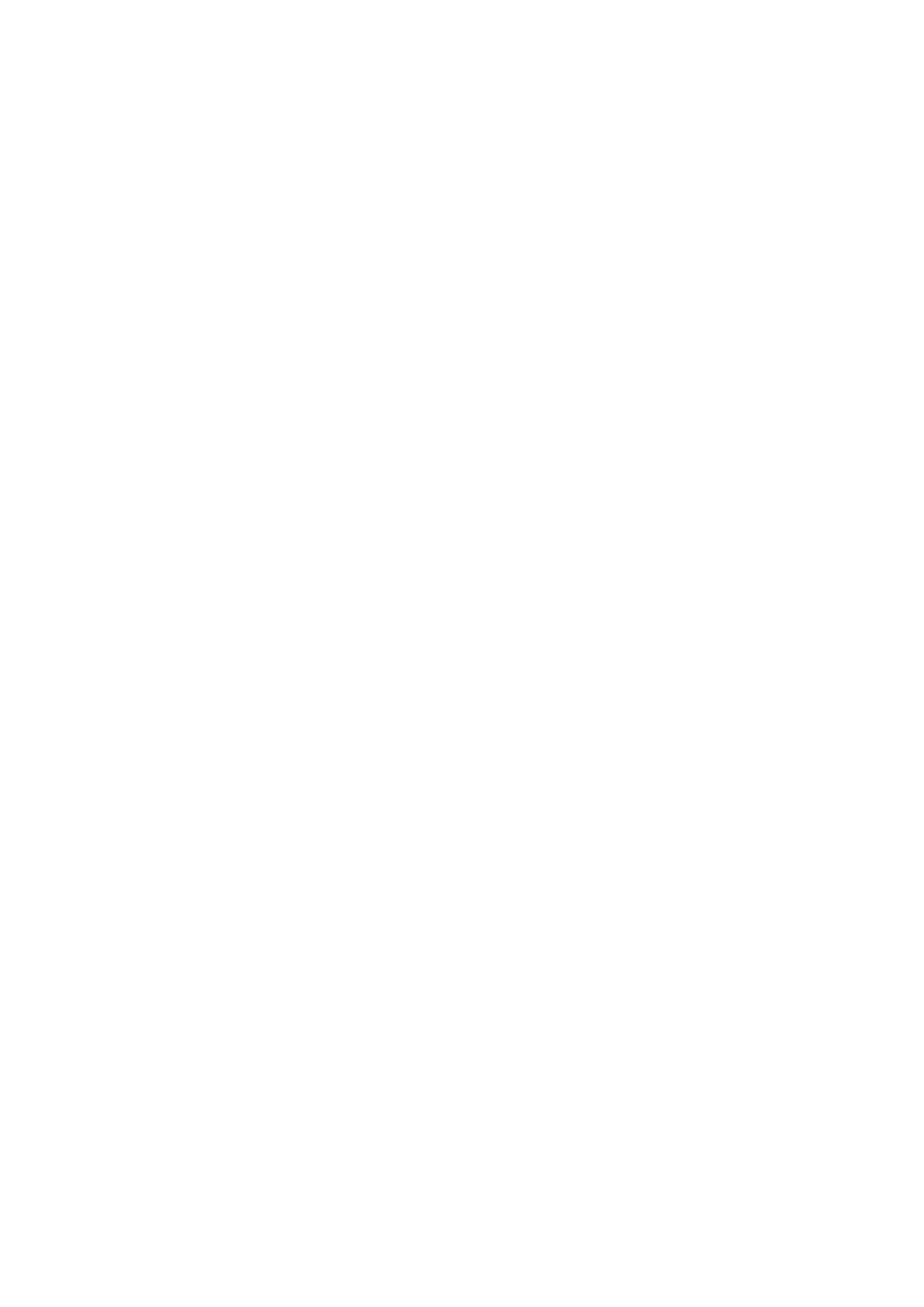### **Contents**

### **NZ Association of Economists**

### **NZ Association of Economists**

### **NZ Association of Economists – Education Trust**

### Page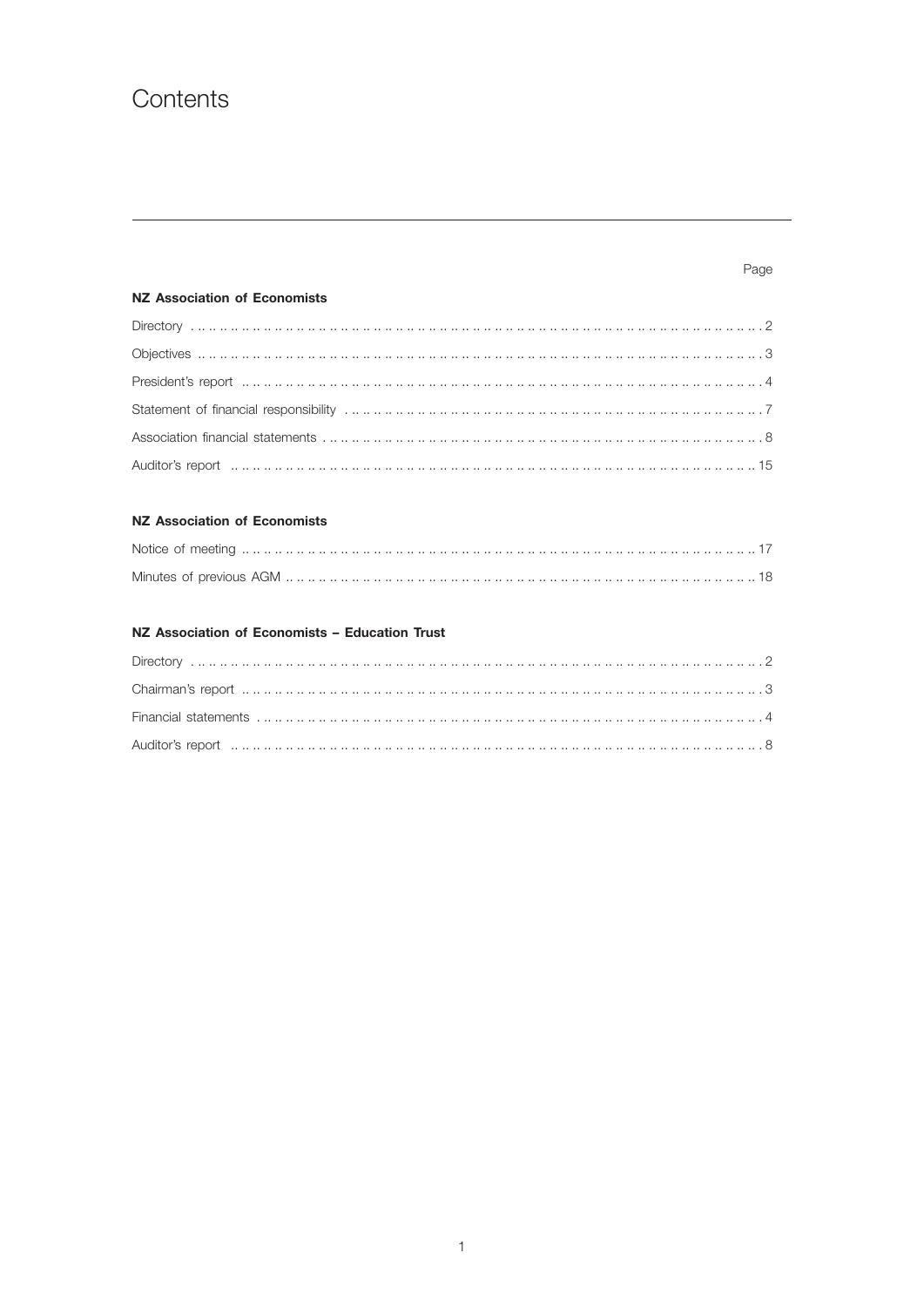# **Directory**

as at 31 December 2013

| Council                              | Bill Kaye-Blake<br>Seamus Hogan<br>Anthony Byett<br>John Creedy<br>John Gallagher<br>Norman Gemmell<br>Arthur Grimes | President<br>Appointed 3.07.13<br>Vice President<br>Appointed 3.07.13<br>Editor, Asymmetric Information<br>Treasurer |                   |  |
|--------------------------------------|----------------------------------------------------------------------------------------------------------------------|----------------------------------------------------------------------------------------------------------------------|-------------------|--|
|                                      | Mark Holmes<br>Anita King                                                                                            | Editor, NZ Economic Papers                                                                                           |                   |  |
|                                      | Stephen Knowles<br>John McDermott<br>Peter Tait<br>Gail Pacheco<br>Maxine Watene                                     | Past President<br>Secretary Manager                                                                                  | Appointed 3.07.13 |  |
| Date of Incorporation                | 6 October 1959                                                                                                       |                                                                                                                      |                   |  |
| <b>IRD Number</b><br>Registry Number | 16-217-315<br>216 494                                                                                                |                                                                                                                      |                   |  |
| Registered Office                    | F/1. 97 Cuba Street<br>PO Box 568<br>Wellington 6140                                                                 |                                                                                                                      |                   |  |
| Auditors                             | <b>BDO</b> Wellington<br>PO Box 10-340<br>Wellington 6143                                                            |                                                                                                                      |                   |  |
| Solicitors                           | Franks & Ogilvie<br>PO Box 10-388<br>Wellington 6143                                                                 |                                                                                                                      |                   |  |
| <b>Bankers</b>                       | Bank of New Zealand<br>North End Branch<br>Wellington                                                                |                                                                                                                      |                   |  |
| Website                              | www.nzae.org.nz                                                                                                      |                                                                                                                      |                   |  |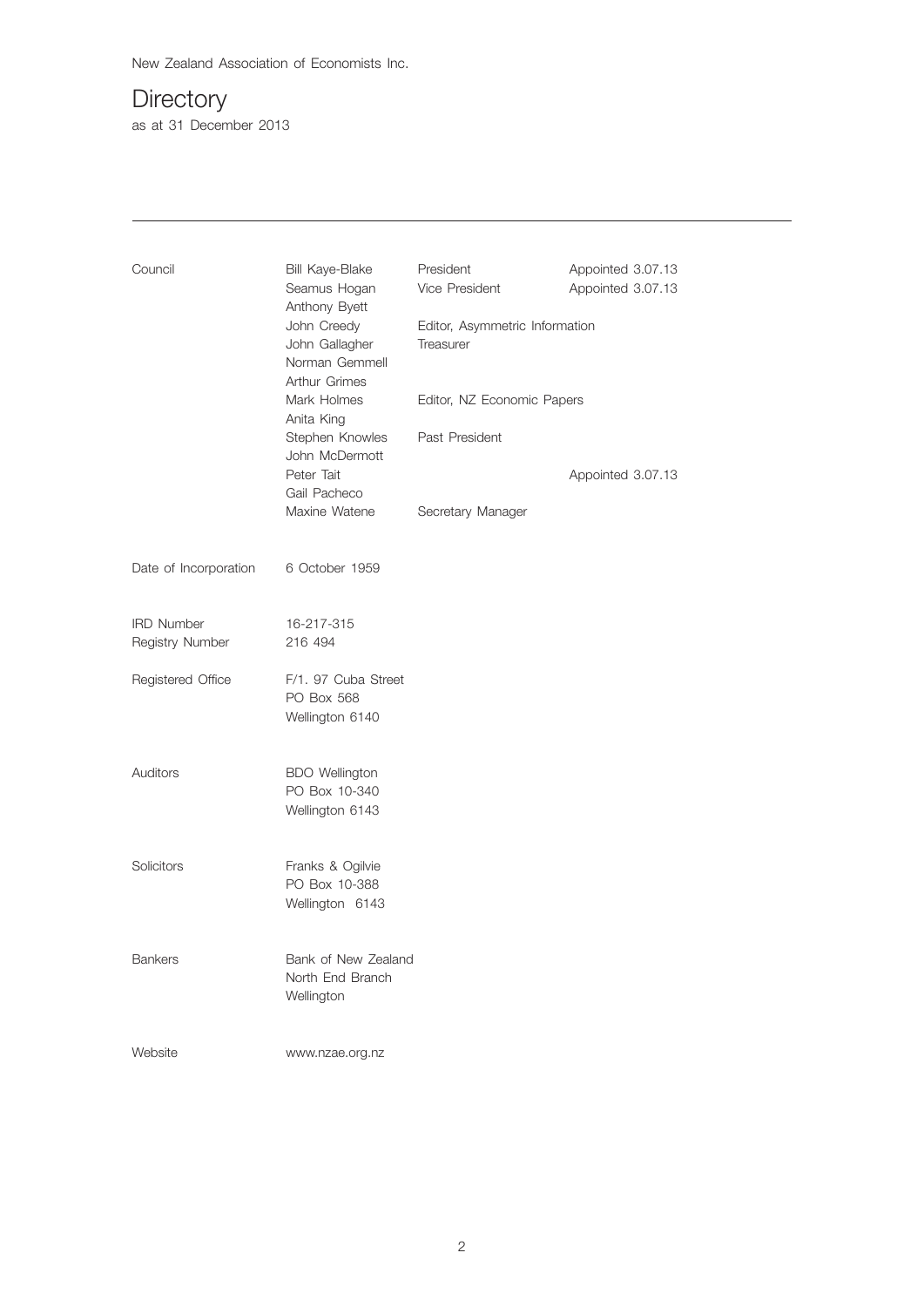### Objectives of the Association

The constitution provides that Association resources shall be applied to

- Promote collaboration and discussion amongst professional economists in New Zealand;
- Encourage research and to publish the results of that research and such other material as may be relevant to the objects of the Association, but the Association as such may not make public statements on economic policy;
- Obtain and disseminate information on research projects in progress or anticipated;
- Promote in general the profession of economics in New Zealand;
- • Foster in all sections of the community interest in, and understanding of, economic issues in New Zealand..

### Life Members **Distinguished Fellows**

|                          |          |      | Sir Frank Holmes       | (d 2011) | 2004 |
|--------------------------|----------|------|------------------------|----------|------|
| Julia Crouch             |          | 2003 | Prof Conrad Blyth      | (d 2012) | 2004 |
| Jack McFaull             | (d 2010) | 2004 | Dr Roderick Deane      |          | 2004 |
| Kerrin Vautier CMG       |          | 2004 | Prof Peter Phillips    |          | 2004 |
| John Pryde               | (d 2012) | 2004 | Dr Brian Easton        |          | 2005 |
| Len Bayliss              |          | 2005 | Prof Lewis Evans       |          | 2005 |
| <b>Brian Silverstone</b> |          | 2007 | Prof Gary Hawke        |          | 2005 |
| <b>Bob Buckle</b>        |          | 2009 | Prof John McMillan     | (d 2007) | 2005 |
| Sir Frank Holmes         | (d 2011) | 2009 | Prof John Gould        |          | 2006 |
| Grant Scobie             |          | 2009 | Prof Peter Lloyd       |          | 2006 |
| AD (Bert) Brownlie       |          | 2010 | Dr Don Brash           |          | 2007 |
| John Yeabsley            |          | 2010 | Prof Bruce Ross        |          | 2007 |
| <b>Stuart Birks</b>      |          | 2011 | Prof Stephen Turnovsky |          | 2012 |
| Frank Scrimgeour         |          | 2012 | Prof Les Young         |          | 2012 |
| Allan Bollard            |          | 2013 | Prof John Riley        |          | 2013 |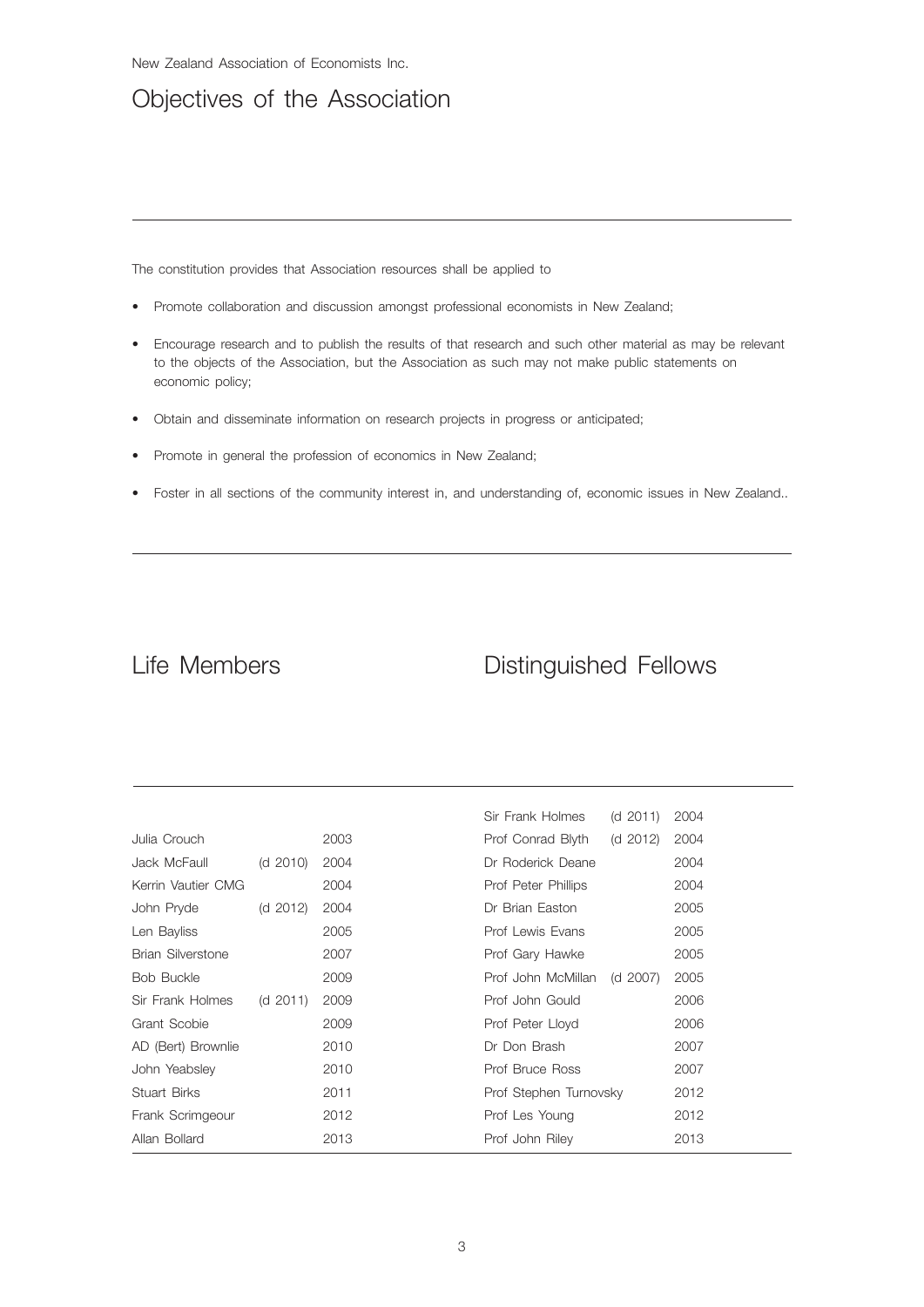### Annual Report of the President, 2013



It is my great pleasure to present the 2013 Annual Report for and on behalf of the Council of the New Zealand Association of Economists Inc.

#### **Council**

I would like to thank the NZAE Council for their hard work during the year to ensure the smooth running of the Association. My fellow Council members are Seamus Hogan (Vice President), Stephen Knowles (Immediate Past President), Anthony Byett, John Creedy (Asymmetric Information Editor), John Gallagher (Treasurer), Norman Gemmell, Arthur Grimes, Mark Holmes (NZEP Editor), Anita King, John McDermott, Gail Pacheco, and Peter Tait. Our Secretary-Manager services are provided by Motu, with Lynette Campbell, Grant Coppersmith, and Maxine Watene all contributing.

#### **Annual Conference 2013**

The conference continues to be the most visible activity of the Association for members and the economic profession in New Zealand. The Conference Committee, on behalf of Council, aims to organise a conference that our members from academia and the public and private sectors will find valuable. The 2013 Annual Conference was held in Wellington, as it is in alternate years, and we had around 220 delegates in total. We were fortunate to have Mardi Dungey, Ed Glaeser, Maurice Obstfeldt, John Quiggin and John Riley as keynote speakers. The conference included 85 oral presentations, 6 poster presentations, and a panel discussion. I would like to thank the Conference Committee of Seamus Hogan as Chair, Bilgehan Karabay as a non-Council volunteer, John McDermott, and Gail Pacheco for all the hard work that went into putting on a successful conference.

The Committee also contributed to planning for the Productivity Hub's symposium, Unpicking New Zealand's Productivity Paradox, held at Te Papa on the Tuesday before the Conference. The NZAE has been actively promoting these sorts of pre-Conference events to support special topics of interest to members.

#### **Membership Numbers**

The Association had 206 financial members at the end of 2013. The number of members is not strictly comparable with prior years, as we tightened up on the process for converting conference registrations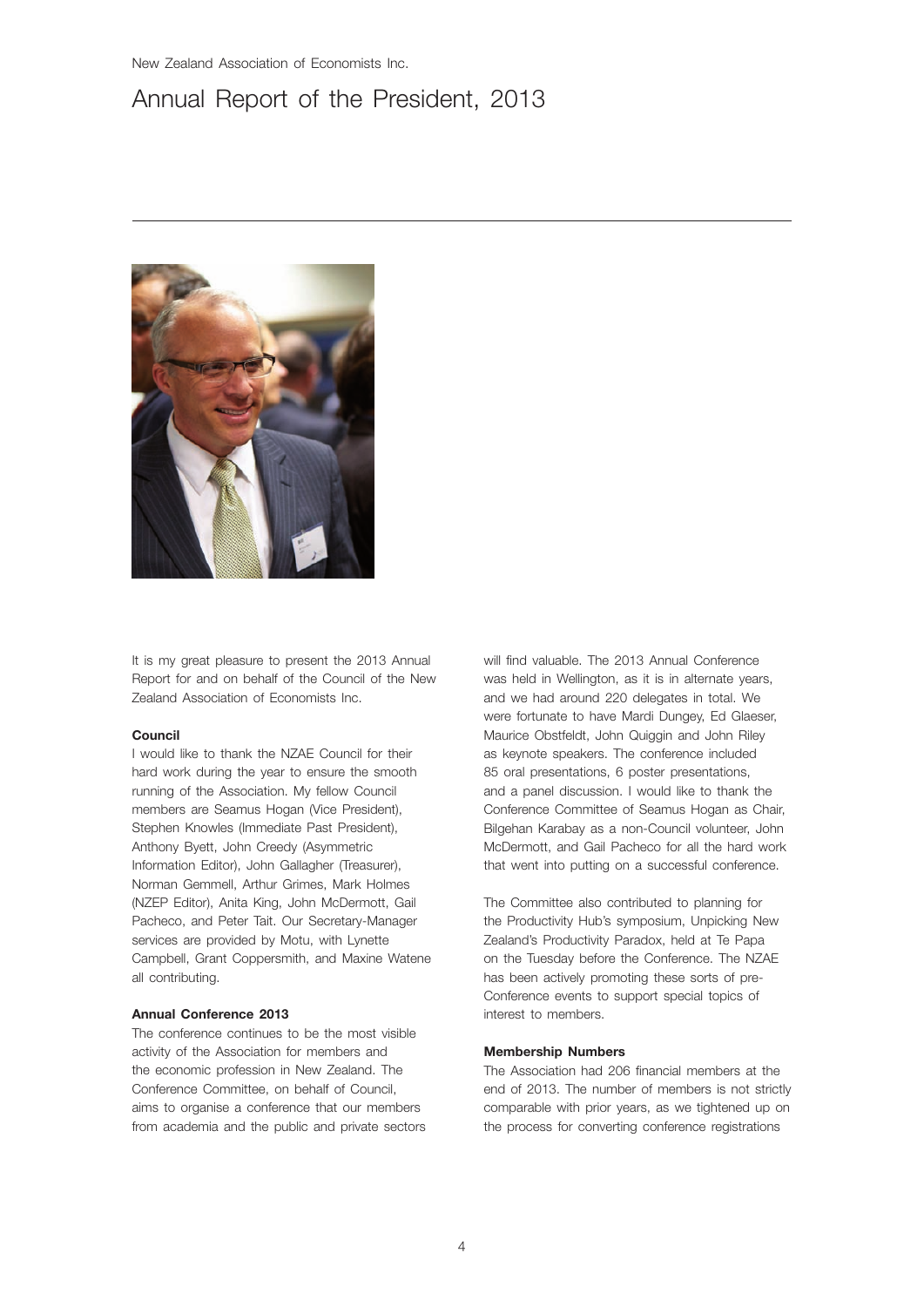into membership. In the past, payment of the full rate for the conference was taken as an application for membership. In 2013, we asked people to indicate explicitly that they wanted to be members and to complete an application form.

There were 32 new memberships during 2013. The Association requires that the President approve all applications, and it is always interesting to research new members to learn where they have come from and what they have done.

### **Finance**

The Association made a small operating deficit after tax of \$1,328 in 2013. This is the second year in a row of small deficits, which demonstrates the challenges of running small professional organisations. However, the Association's balance sheet remains healthy. The consolidated group equity at the end of December 2013 stood at \$374,681 (\$109,767 for the Association and \$264,914 for the Education Trust). I would like to thank John Gallagher for the work he does as Treasurer, his eye for detail, and his patience in explaining the financial accounts to me.

### **Sponsors**

The Association receives very generous ongoing financial support, for the conference and the work of the Association more generally, from the Reserve Bank of New Zealand, Statistics New Zealand and Treasury. It would not be possible to provide the services we do without the support of our sponsors. The Council wishes to record its appreciation of these organisations for their interest and support.

#### **New Zealand Economic Papers**

I would like to thank Mark Holmes for continuing his excellent job as editor of New Zealand Economic Papers. He agreed to stay on as editor for 2014, giving the Association time to conduct a proper search for his replacement. Although Mark is ably assisted by a good team of Associate Editors and Editorial Board members, editing NZEP is a time-consuming job, and Mark puts enormous effort into maintaining the high standards of our journal.

The future of the NZEP is in good hands. Arthur Grimes and Gail Pacheco have been appointed as the new co-editors, starting in 2015. The publishing contract with Taylor and Francis continues through to 2017.

### **Asymmetric Information**

Asymmetric Information, the newsletter of the Association, continues to be published three times a year, under the editorship of John Creedy. John continues to produce *AI* to a very high standard and I would like to thank him for all the time he puts in to this role. John is always on the lookout for content for *AI*, so please contact him if you wish to contribute.

### **NZAE Education Trust**

Anthony Byett continues to do an excellent job of chairing the Trust. Other trustees in 2013 were John Gallagher, Stephen Knowles, Frank Scrimgeour and myself. As at December 2013 the accumulated funds of the Trust stood at \$264,914, which is prudently invested in term deposits and on call accounts. Disbursements from the Trust in 2013 included the Jan Whitwell prizes for the best student presentations at the conference, scholarships for Conference Assistants, and the Graduate Study awards. Details on how to apply for these awards are available on the website (nzae. org.nz).

#### **Secretary-Manager**

We have a contract with Motu for the provision of secretary-manager services, which was renewed for 2014. I would like to thank Lynette Campbell, Grant Coppersmith, and Maxine Watene for the assistance they provide the Association.

### **Election of Life Member**

Alan Bollard was elected Life Member of the Association in 2013. Life Membership is an honour that recognises contributions to the Association. Alan has been a champion of the Association for many years. He served as an NZAE Council member for three years from 1995, including serving as NZAE President in 1997. He has also been an active supporter of Association events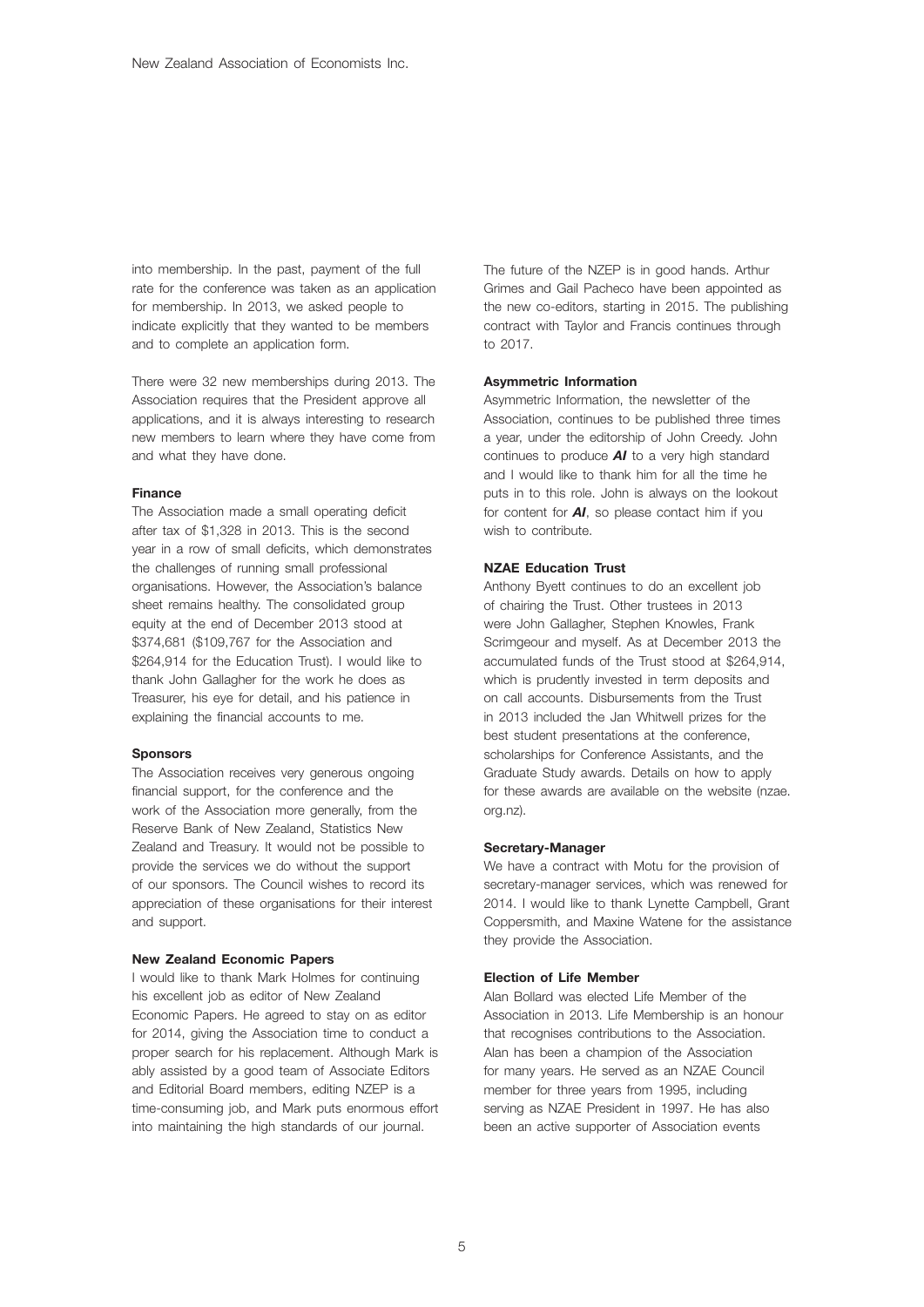while at Treasury and the Reserve Bank. Particularly noteworthy was his role in Chairing the International Advisory Board for the the 2008 NZAE/ESAM Conference in honour of AW Phillips (http://www. nzae.org.nz/nzae-news/life-member/alan-bollardelected-nzae-life-member/).

### **Distinguished Fellow Awards**

John Riley was made Distinguished Fellow of the Association in 2013, in recognition of his contributions to economics. Details on his achievements and publications are given in his Distinguished Fellow citation, available on the NZAE web site (http://www.nzae.org.nz/nzae-news/ distinguished-fellow/john-riley-awarded-distinguishedfellow-of-nzae/).

### **News from the profession**

It is with sadness that I note the death of Prof van Moeseke. He will be remembered for his

contributions to the University of Otago and Massey University, and for his economic analysis of the proposed aluminium smelter at Aramoana in the late 1970s and early 1980s.

I also have the great privilege of noting the recognition of Professor Bob Buckle, who was made an Officer of the New Zealand Order of Merit in the 2014 New Year Honours for contributions to business and education. He is a Life Member and former President of the New Zealand Association of Economists.

 $h + \frac{1}{2}$ 

William Kaye-Blake NZAE President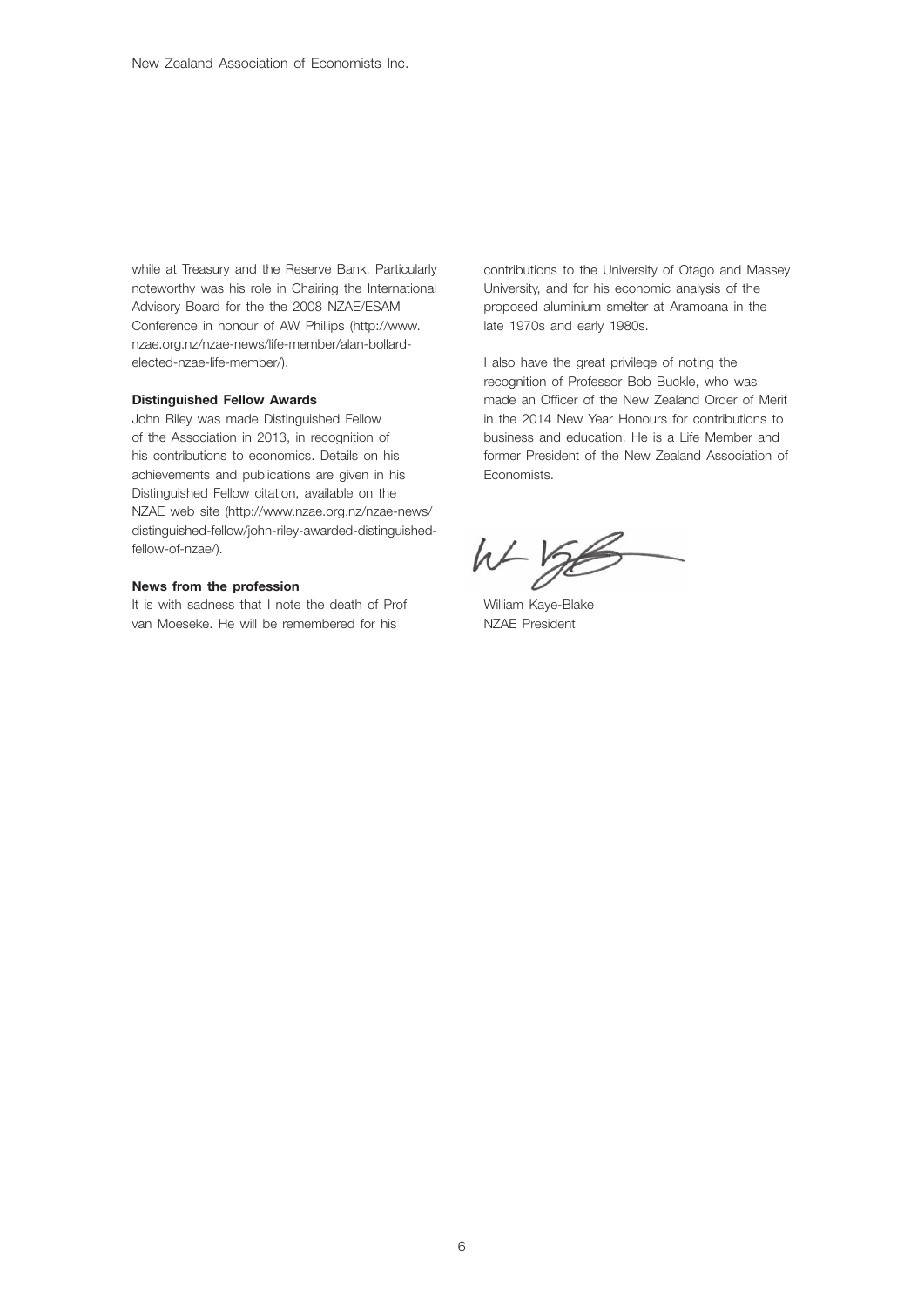### Statement of Financial Responsibility

for the year ended 31 December 2013

Governance of Association assets and undertakings is in the hands of an elected Council.

The Council is responsible for ensuring that financial statements of the Association give a true and fair view of the financial position as at 31 December 2013 and its financial performance for the year ended on that date.

Councillors consider that these financial statements have been prepared using appropriate accounting policies, consistently applied and supported by reasonable judgements and estimates and that all relevant financial reporting and accounting standards have been followed.

Councillors believe that proper accounting records have been kept which enable, with reasonable accuracy, the determination of the financial position of the association.

The Council is responsible for the control framework overall, but as a risk management strategy relies on a code of ethics observed by executives, external auditors, internal control systems and financial monitoring & reporting.

Council considers that it has taken adequate steps to safeguard the assets of the Association and to prevent and detect fraud and other irregularities.

The Council has pleasure in presenting these financial statements, set out on pages 8 to 14 for the year ended 31 December 2013.

The Council of the New Zealand Association of Economists Incorporated authorised these financial statements for issue on 17 March 2014.

WH Kaye-Blake President

JP Gallagher **Treasurer**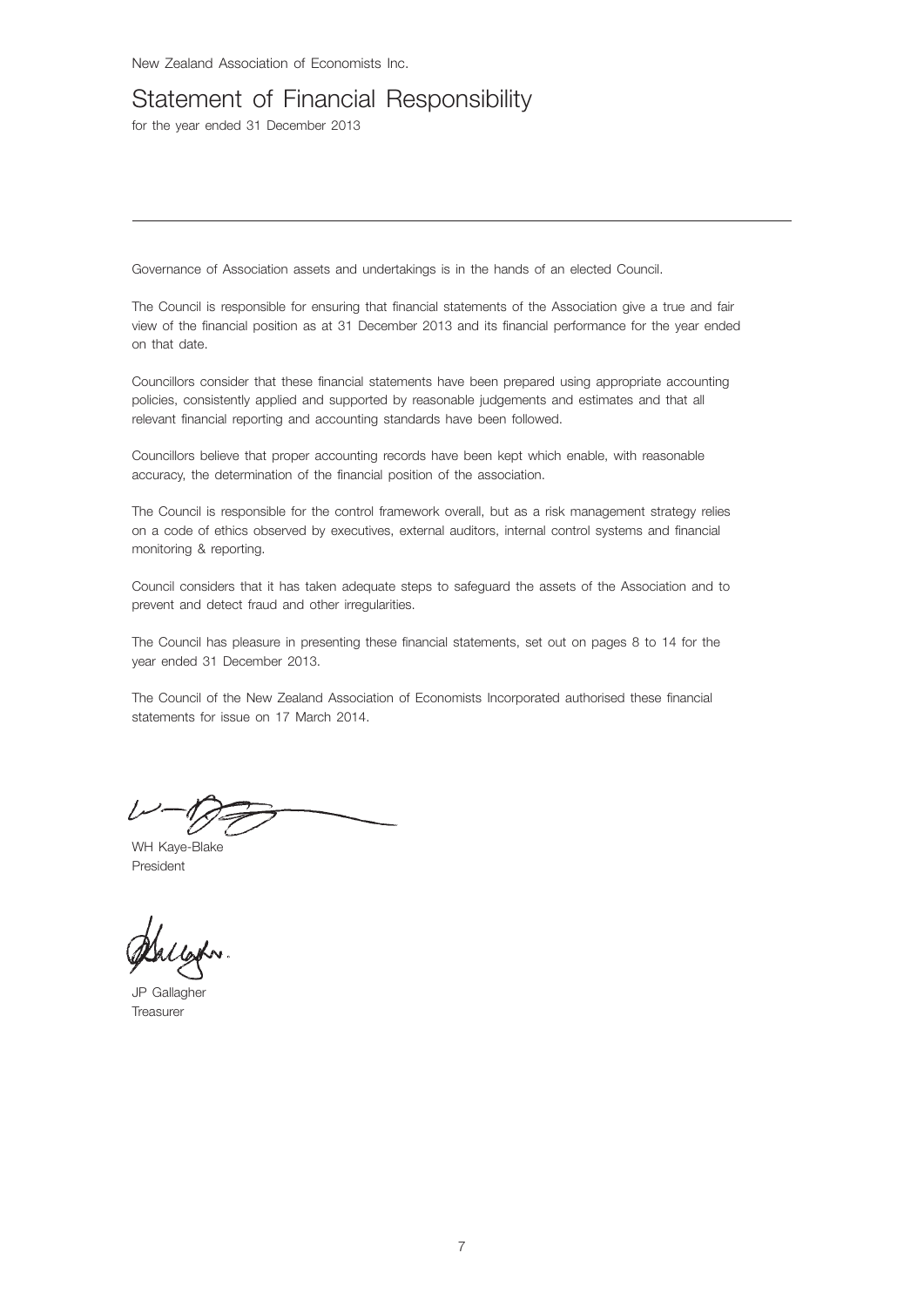### Statement of financial performance

for the year ended 31 December 2013

| <b>INCOME</b>                                                                                                                                                                                                                                    | 2013<br>\$                                                                                         | 2012<br>\$                                                                                      |
|--------------------------------------------------------------------------------------------------------------------------------------------------------------------------------------------------------------------------------------------------|----------------------------------------------------------------------------------------------------|-------------------------------------------------------------------------------------------------|
| Members subscriptions<br>Publishing income - NZ Economic Papers (Note 3)<br>Conference Income (Note 4)<br>Interest<br>Sundry income                                                                                                              | 22,427<br>3,324<br>129,735<br>3,818<br>4,462                                                       | 24,996<br>2,278<br>99,281<br>4,104<br>87                                                        |
| TOTAL INCOME                                                                                                                                                                                                                                     | 163,766                                                                                            | 130,746                                                                                         |
| <b>EXPENDITURE</b>                                                                                                                                                                                                                               |                                                                                                    |                                                                                                 |
| Audit<br>Bank charges<br>Conference costs<br>General expenses<br>Newsletter costs<br>Officers expenses<br>Printing, postage & stationery<br>Publishing costs - NZEP<br>Subscriptions<br>Telecommunication costs<br>Travel costs<br>Website costs | 4,755<br>951<br>114,804<br>84<br>6,121<br>21,414<br>2,428<br>7,060<br>236<br>483<br>2,531<br>1,903 | 5,950<br>790<br>82,184<br>65<br>6,958<br>23,015<br>1,557<br>9,757<br>236<br>625<br>2,865<br>444 |
| TOTAL EXPENDITURE                                                                                                                                                                                                                                | 162,770                                                                                            | 134,447                                                                                         |
| OPERATING SURPLUS (DEFICIT) BEFORE TAX                                                                                                                                                                                                           | 996                                                                                                | (3,701)                                                                                         |
| TAX EXPENSE (Note 6)                                                                                                                                                                                                                             | (2, 324)                                                                                           | (1, 141)                                                                                        |
| <b>NET DEFICIT</b>                                                                                                                                                                                                                               | (1, 328)                                                                                           | (4, 842)                                                                                        |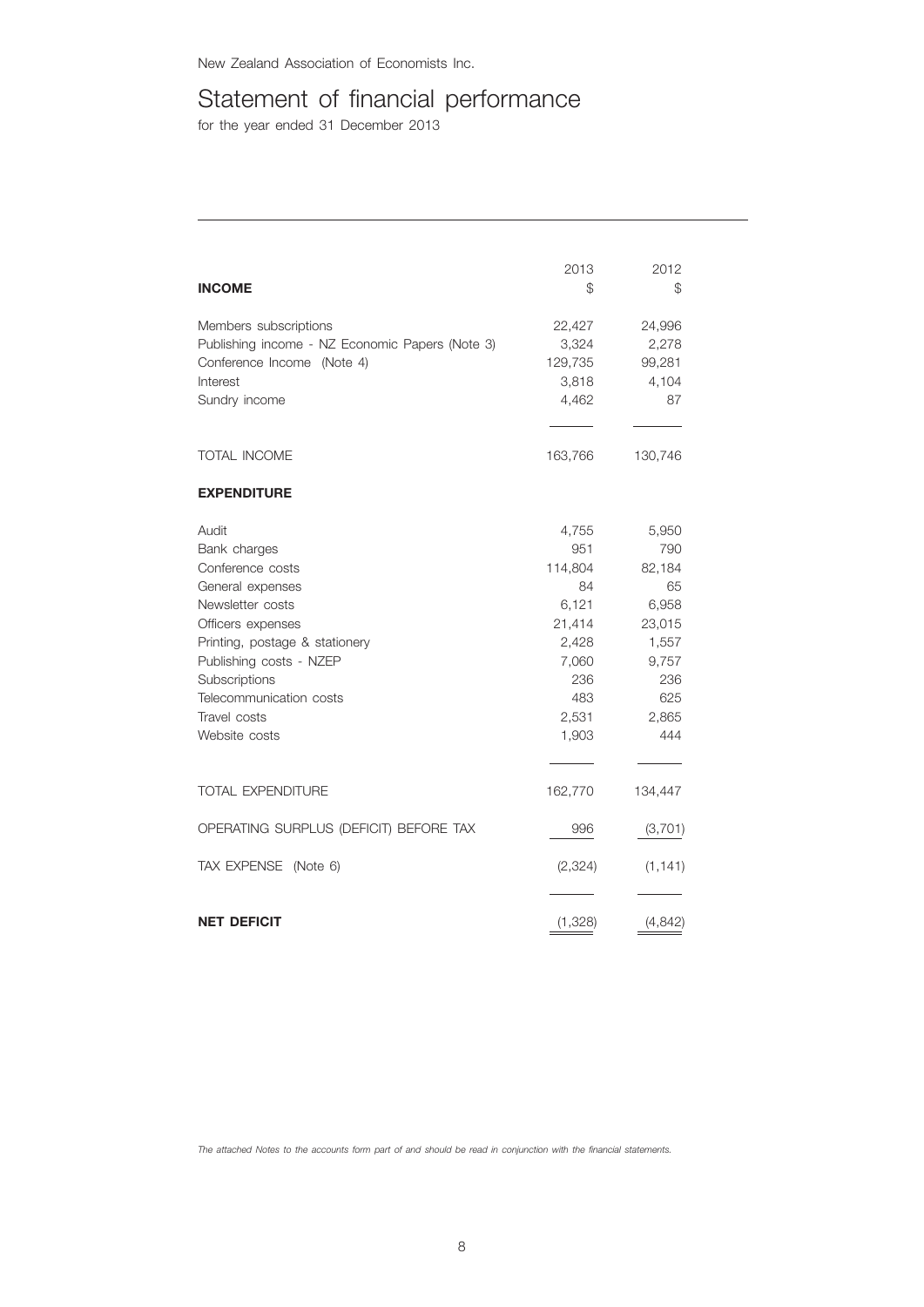## Statement of movements in equity

for the year ended 31 December 2013

|                             | 2013<br>S | 2012<br>\$ |  |
|-----------------------------|-----------|------------|--|
| Equity at start of the year | 111,095   | 115,937    |  |
| Net deficit for the year    | (1,328)   | (4, 842)   |  |
|                             |           |            |  |
| EQUITY AT END OF THE YEAR   | 109,767   | 111,095    |  |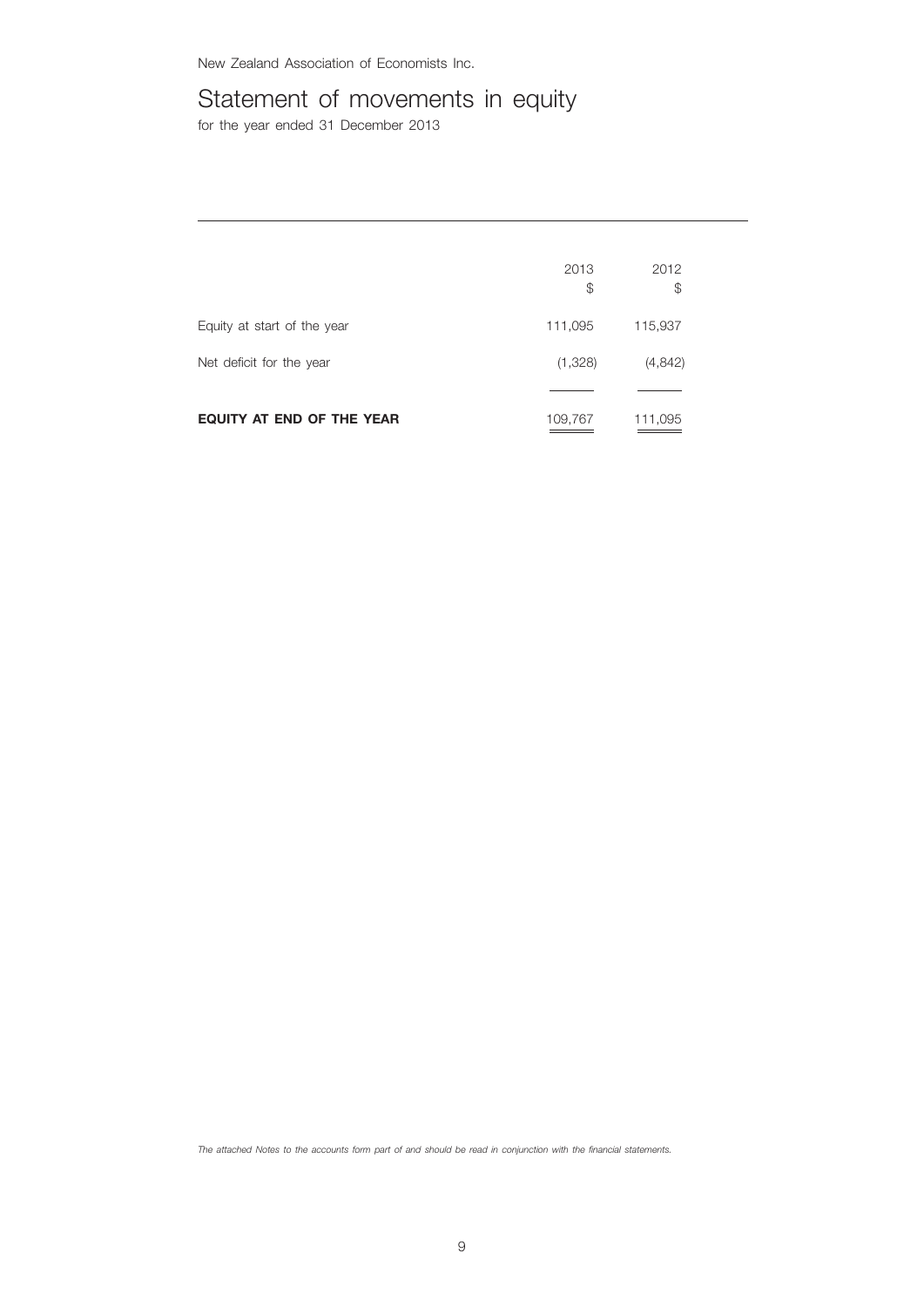### Statement of financial position

as at 31 December 2013

|                                                                                                                                                                                                                       | 2013<br>\$                                                    | 2012<br>\$                                         |
|-----------------------------------------------------------------------------------------------------------------------------------------------------------------------------------------------------------------------|---------------------------------------------------------------|----------------------------------------------------|
| <b>EQUITY</b>                                                                                                                                                                                                         | 109,767                                                       | 111,095                                            |
| <b>CURRENT ASSETS</b><br>Bank accounts (Note 8)<br>Interest accrued<br>Accounts receivable (Note 10)<br><b>GST Refund</b><br>Prepayments<br>Investments (Note 9)<br><b>TOTAL CURRENT ASSETS</b><br>NON CURRENT ASSETS | 71,110<br>530<br>3,324<br>7,858<br>1,000<br>40,000<br>123,822 | 59,755<br>580<br>4,578<br>5,159<br>7,706<br>77,778 |
| Investments                                                                                                                                                                                                           |                                                               | 40,000                                             |
| TOTAL NON CURRENT ASSETS                                                                                                                                                                                              |                                                               | 40,000                                             |
|                                                                                                                                                                                                                       |                                                               |                                                    |
| <b>TOTAL ASSETS</b>                                                                                                                                                                                                   | 123,822                                                       | 117,778                                            |
| <b>CURRENT LIABILITIES</b><br>Accounts payable (Note 11)<br>Provision for tax (Note 7)                                                                                                                                | 11,731<br>2,324                                               | 5,436<br>1,247                                     |
| <b>TOTAL CURRENT LIABILITIES</b>                                                                                                                                                                                      | 14,055                                                        | 6,683                                              |
| <b>NET ASSETS</b>                                                                                                                                                                                                     | 109,767                                                       | 111,095                                            |

President …………………………………………..

Treasurer …………………………………………..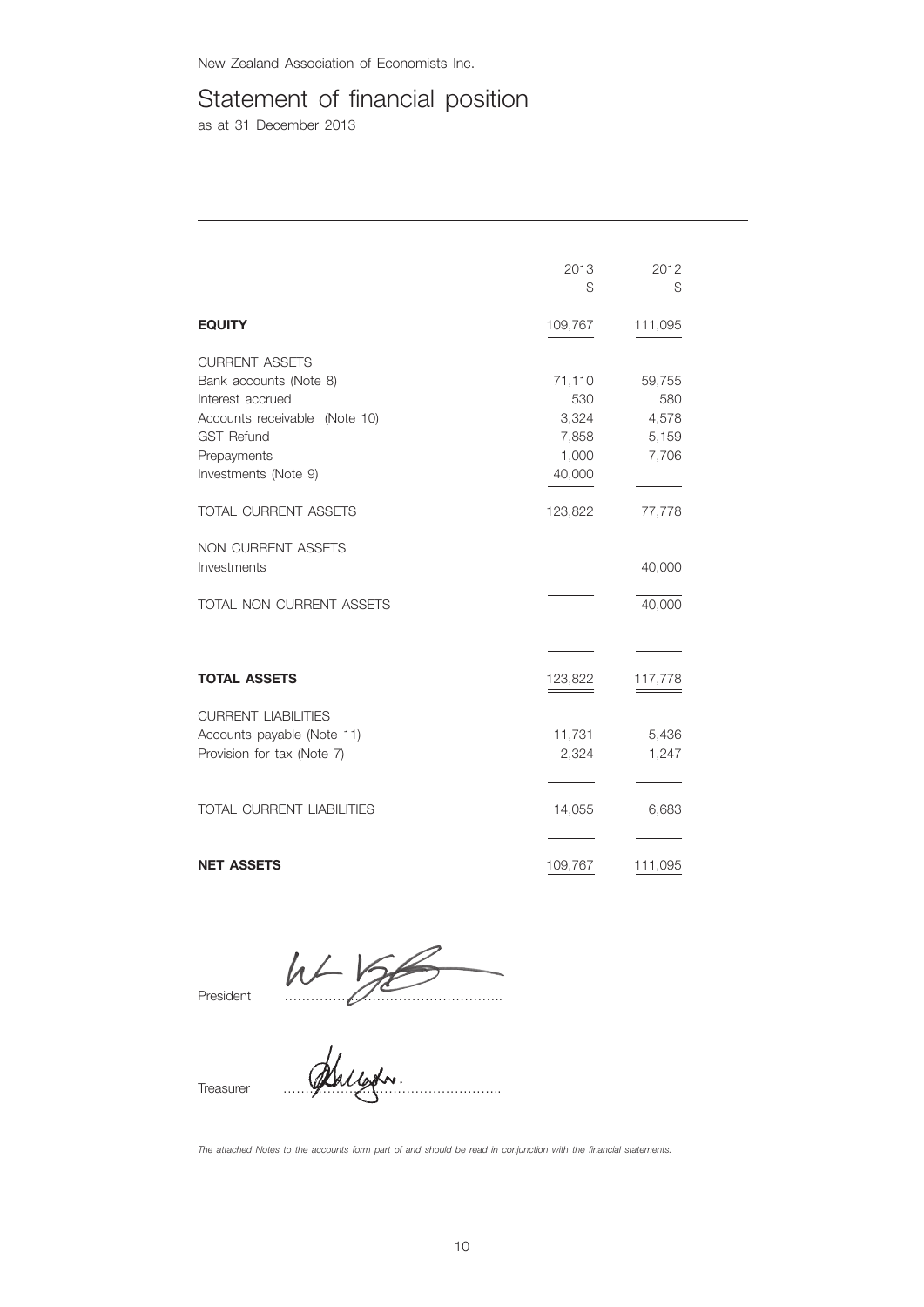### Notes to the financial statements

for the year ended 31 December 2013

### **1.0 Statement of accounting policies**

#### Accounting entity

The reporting entity is the New Zealand Association of Economists Inc, a society incorporated under the Incorporated Societies Act 1908. These financial statements report results of activities of the NZ Association of Economists, which aims to promote the economics profession, economics education and research in New Zealand.

### Differential reporting

These financial statements have been prepared in accordance with New Zealand Generally Accepted Accounting Practice (NZ GAAP) complying with New Zealand Financial Reporting Standards as appropriate for differential reporters. Due to its size and lack of public accountability the NZ Association of Economists Inc qualifies for differential reporting and the entity has taken advantage of all reporting exemptions available.

#### Accounting basis

The measurement base adopted is that of historical cost. Calculations of business income and expenditures have been prepared using accrual accounting.

#### Income tax

Current liabilities in the statement of financial position include a provision for any liability for tax on income earned from transactions other than Association subscriptions, after taking account of all deductions available.

#### Accounts receivable

Amounts receivable are stated at estimated net realisable value.

### Investments

Investments are shown in the statement of financial position at cost. Income earned and accrued at balance date is included among current assets.

#### Goods and Services Tax

As the Association is registered for GST, these financial statements have been prepared on a GST exclusive basis.

#### Revenue

Revenue is recognised in the period to which it relates.

### Changes in accounting policies

There have been no changes in accounting policies. All policies have been applied on bases consistent with those of the previous years.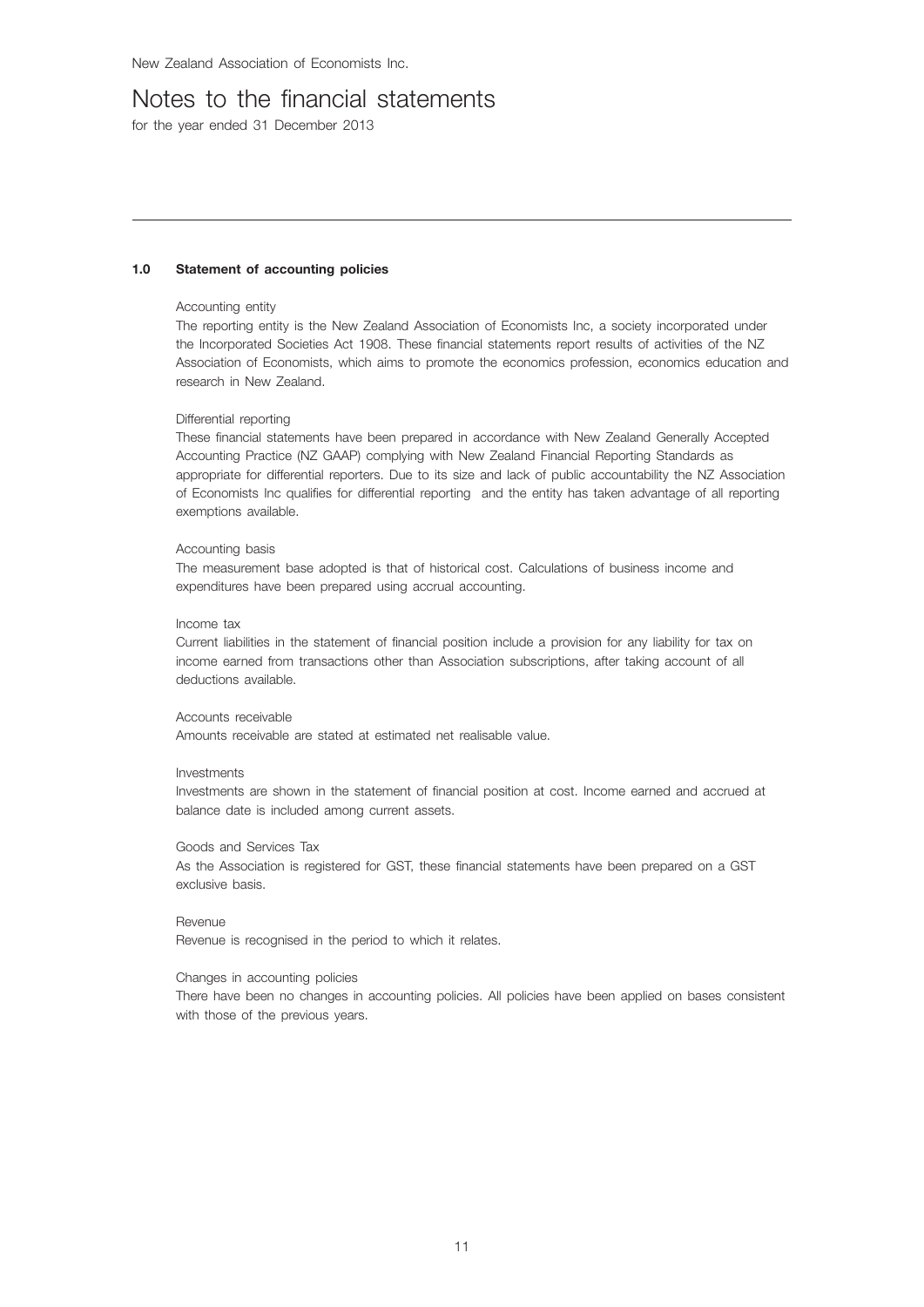### Notes to the financial statements

for the year ended 31 December 2013

### **2.0 Related Party transactions**

Four NZAE Councillors are Trustees of the NZAE Education Trust.

One Councillor is the principal of Cronadun Consulting, which was paid \$11,543 ( 2012- \$11,543) as professional fees for accounting and related administrative services in 2013.

One Councillor and the Secretary are executives of Motu Economic Policy Research Trust which was paid \$11,690 (2012 - \$14,347) as fees for administrative support and secretarial services in 2013.

| 3.0 | <b>Economic papers</b>                                                       | 2013       | 2012      |
|-----|------------------------------------------------------------------------------|------------|-----------|
|     | Copyright licensing                                                          | 3,324      | 2,278     |
|     | Income allocated from members' subscriptions<br>(Note 5.0)                   | 7,401      | 8,249     |
|     | Income from subscribers (Vol.47. Pt.I, II & III)                             | 11,573     | 10,527    |
|     | Less Expenditure                                                             |            |           |
|     | Direct publishing costs                                                      | (7,060)    | (9, 757)  |
|     | Notional surplus on publishing Economic Papers                               | 3,665      | 770       |
| 4.0 | <b>Conferences</b>                                                           |            |           |
|     | Conference income                                                            |            |           |
|     | Accommodation, Registration and Sponsorships<br>Less Direct conference costs | 129,735    | 99,281    |
|     | Accommodation, hireage, catering and expenses                                | (114, 804) | (82, 184) |
|     | Surplus for year                                                             | 14,931     | 17,097    |
| 5.0 | Allocation of subscriptions to income                                        |            |           |
|     | Gross subscriptions income for the year                                      | 22,427     | 24,996    |
|     | Less: 1/3 allocation to NZEP<br>(Note 3)                                     | (7, 401)   | (8, 249)  |
|     | Net after internal allocation                                                | 15,026     | 16,747    |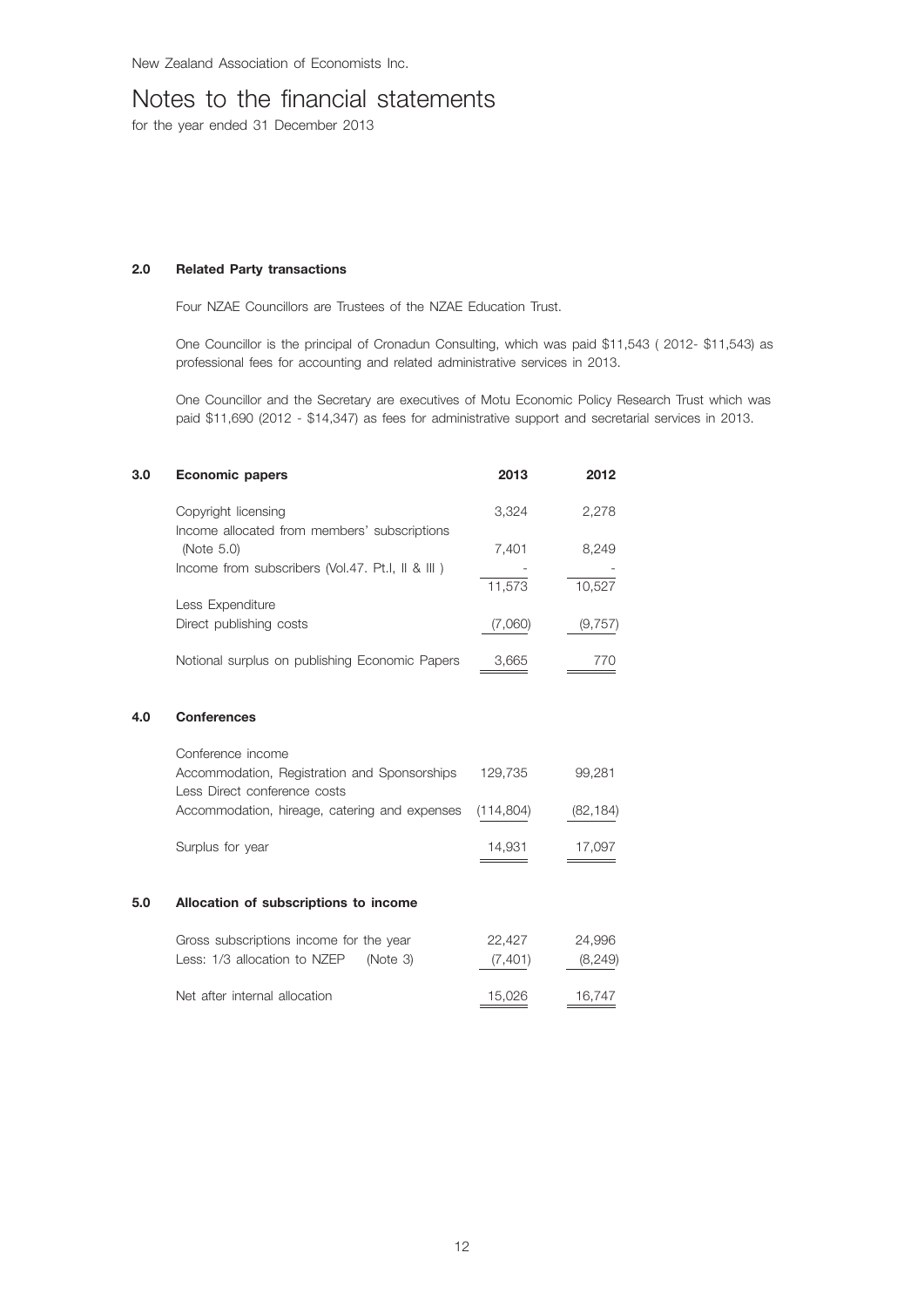### Notes to the financial statements

for the year ended 31 December 2013

| 6.0 | Income tax expense                          | 2013               | 2012              |
|-----|---------------------------------------------|--------------------|-------------------|
|     | Taxable surplus on annual conference        | 14,931             | 17,097            |
|     | Taxable sales of Economic Papers            | 3,324              | 2,278             |
|     |                                             | 18,255             | 19,375            |
|     | Less:                                       |                    |                   |
|     | Portion of expenses relating to non members | (13, 423)<br>4,832 | (14,306)<br>5,069 |
|     | Add Interest and other income               |                    |                   |
|     | less related expenses                       | 4,471              | 382               |
|     |                                             | 9,303              | 5,451             |
|     | Less Exempt income                          | (1,000)            | (1,000)           |
|     | Donation                                    |                    |                   |
|     | Loss offset brought forward                 |                    |                   |
|     | Taxable income                              | 8,303              | 4,451             |
|     | Tax expense @ 28.0%                         | (2,324)            | (1,246)           |
|     | Prior Period Provision                      |                    | 105               |
|     |                                             |                    |                   |
|     | Tax expense                                 | (2,324)            | (1, 141)          |
| 7.0 | <b>Provision for tax</b>                    |                    |                   |
|     | Provisional tax paid                        |                    |                   |
|     | Provision for tax on operating surplus      | (2,324)            | (1,246)           |
|     |                                             |                    |                   |
|     | Terminal tax payable                        | (2,324)            | (1,246)           |
|     |                                             |                    |                   |
| 8.0 | <b>Bank accounts</b>                        |                    |                   |
|     | Bank of New Zealand -                       |                    |                   |
|     | Cheque account                              | 640                | 1,896             |
|     | No 2 account                                |                    | 28                |
|     | No 3 account                                | 21                 | 177               |
|     | Interest bearing Call accounts              | 70,450             | 57,654            |
|     |                                             | 71,111             | 59,755            |
|     |                                             |                    |                   |
| 9.0 | <b>Investments</b>                          |                    |                   |
|     | BNZ term deposit 3.75% 24/02/14             | 40,000             | 40,000            |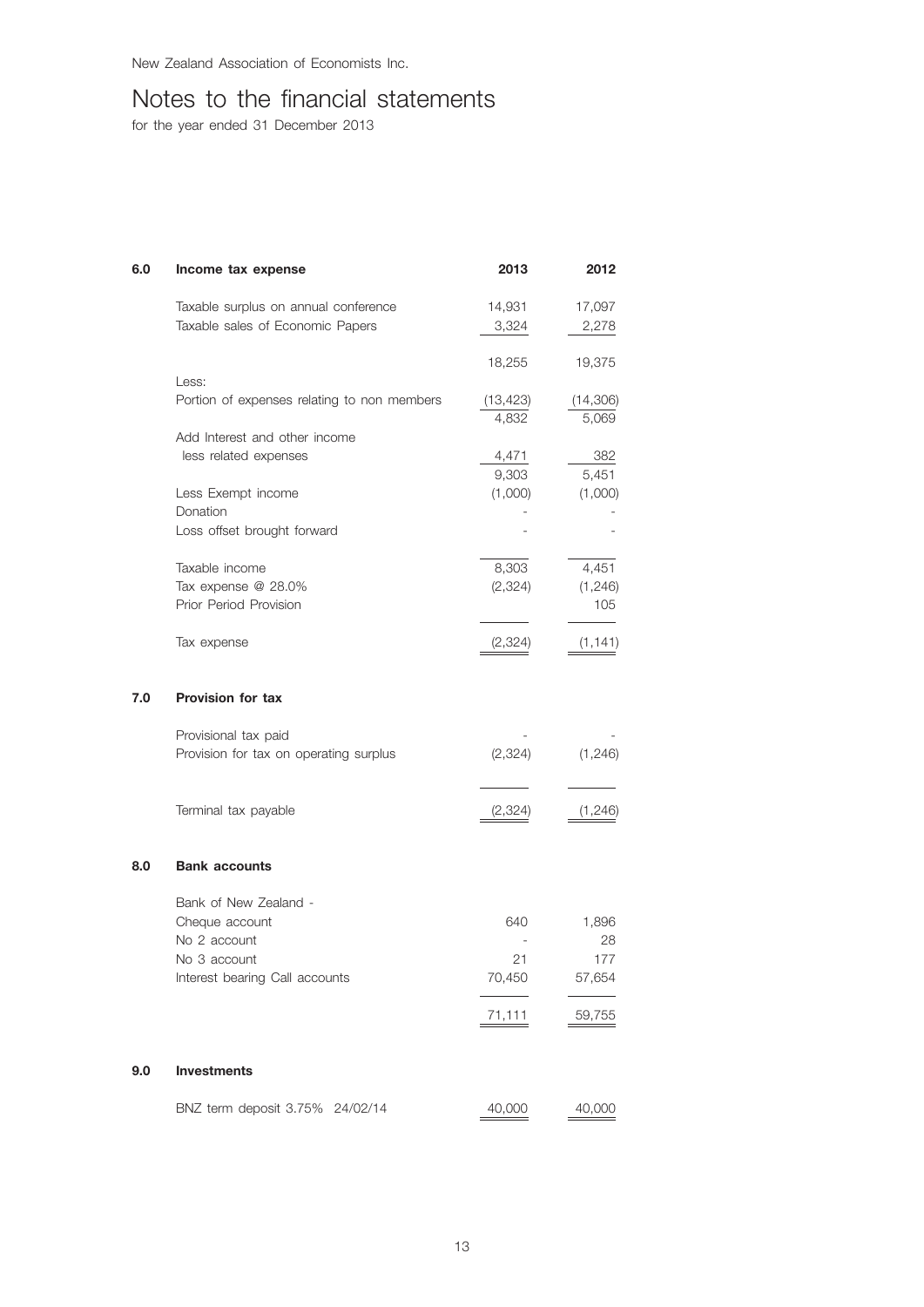### Notes to the financial statements

for the year ended 31 December 2013

| 10.0 | <b>Receivables</b>                       | 2013         | 2012  |
|------|------------------------------------------|--------------|-------|
|      | Publishing agreement<br>Accrued interest | 3,324<br>530 | 2,278 |
|      | Payment on behalf of Education Trust     |              | 2,300 |
|      |                                          | 3,854        | 4,578 |
| 11.0 | <b>Payables</b>                          |              |       |
|      | Audit fees                               | 5,000        | 4,900 |
|      | Fees & services                          | 2,032        | 536   |
|      | NZEP Publishing costs                    | 4,700        |       |
|      |                                          | 11,732       | 5,436 |
|      |                                          |              |       |

### **12.0 Contingent liabilities & commitments**

There are no known liabilities as at balance date other than those reported in these statements. (2012: Nil )

### **13.0 Post balance date events**

No subsequent events have a material effect on these financial statements.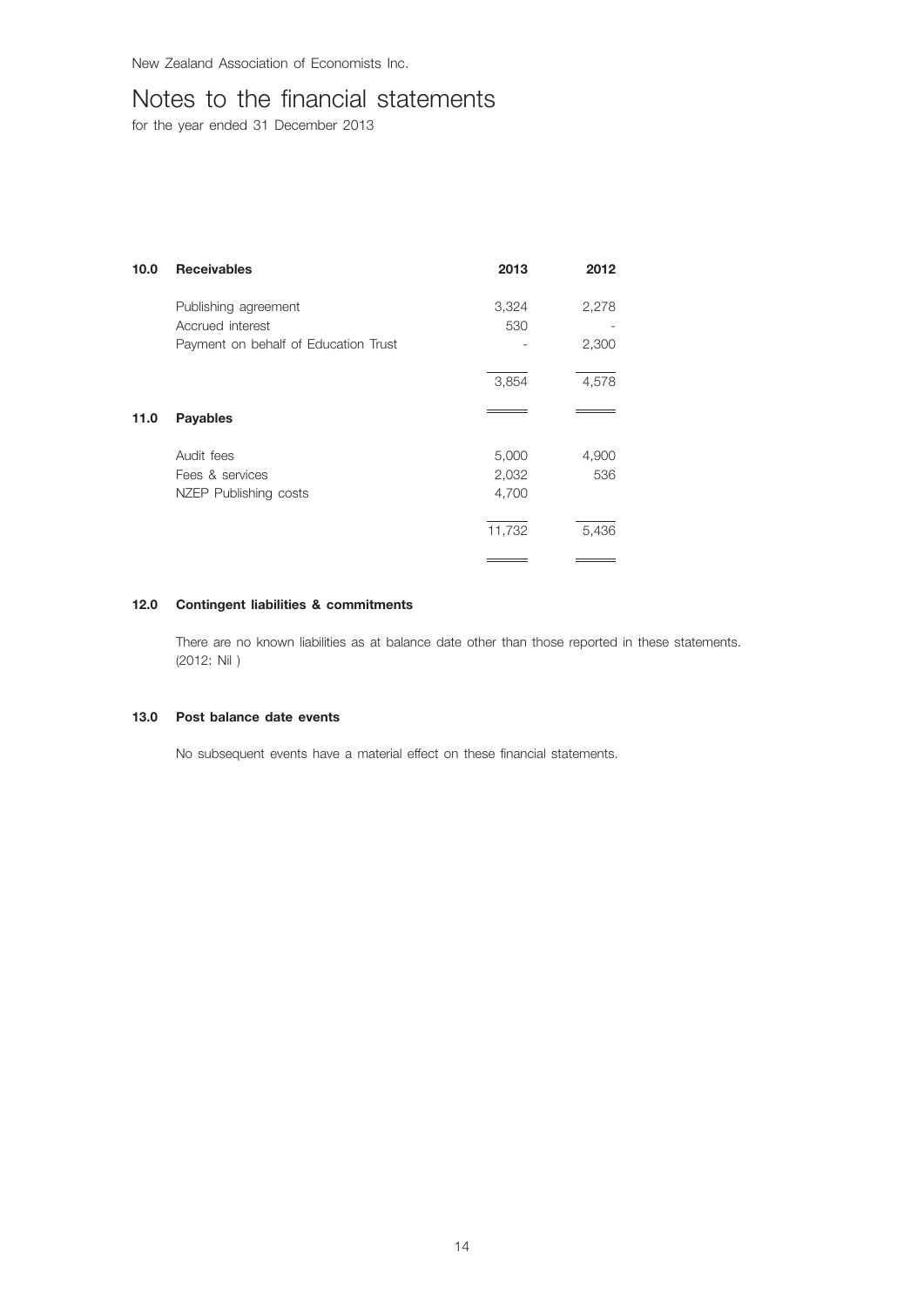

### **INDEPENDENT AUDITOR'S REPORT**

To the Members of the New Zealand Association of Economists Inc.

### Report on the Financial Statements

We have audited the financial statements of the New Zealand Association of Economists Inc. (the 'Society') on pages 8 to 14, which comprise the statement of financial position as at 31 December 2013 and the statement of movements in equity, and statement of financial performance for the year then ended, and a summary of significant accounting policies and other explanatory information.

This report is made solely to the members, as a body, in accordance with the Constitution of the Society. Our audit has been undertaken so that we might state to the Members those matters we are required to state to them in an auditors' report and for no other purpose. To the fullest extent permitted by law, we do not accept or assume responsibility to anyone other than the Members, as a body, for our audit work, for this report, or for the opinions we have formed.

### The Councils' Responsibility for the Financial Statements

The Council are responsible for the preparation and fair presentation of these financial statements in accordance with generally accepted accounting practice in New Zealand and for such internal control as the Council determine is necessary to enable the preparation of financial statements that are free from material misstatement, whether due to fraud or error.

### **Auditor's Responsibility**

Our responsibility is to express an opinion on these financial statements based on our audit. We conducted our audit in accordance with International Standards on Auditing (New Zealand). Those standards require that we comply with ethical requirements and plan and perform the audit to obtain reasonable assurance about whether the financial statements are free from material misstatement.

An audit involves performing procedures to obtain audit evidence about the amounts and disclosures in the financial statements. The procedures selected depend on the auditor's judgment, including the assessment of the risks of material misstatement of the financial statements, whether due to fraud or error. In making those risk assessments, the auditor considers internal control relevant to the entity's preparation and fair presentation of the financial statements in order to design audit procedures that are appropriate in the circumstances, but not for the purpose of expressing an opinion on the effectiveness of the entity's internal control. An audit also includes evaluating the appropriateness of accounting policies used and the reasonableness of accounting estimates, as well as evaluating the overall presentation of the financial statements.

We believe that the audit evidence we have obtained is sufficient and appropriate to provide a basis for our audit opinion.

Other than in our capacity as auditor we have no relationship with, or interests in, the Society.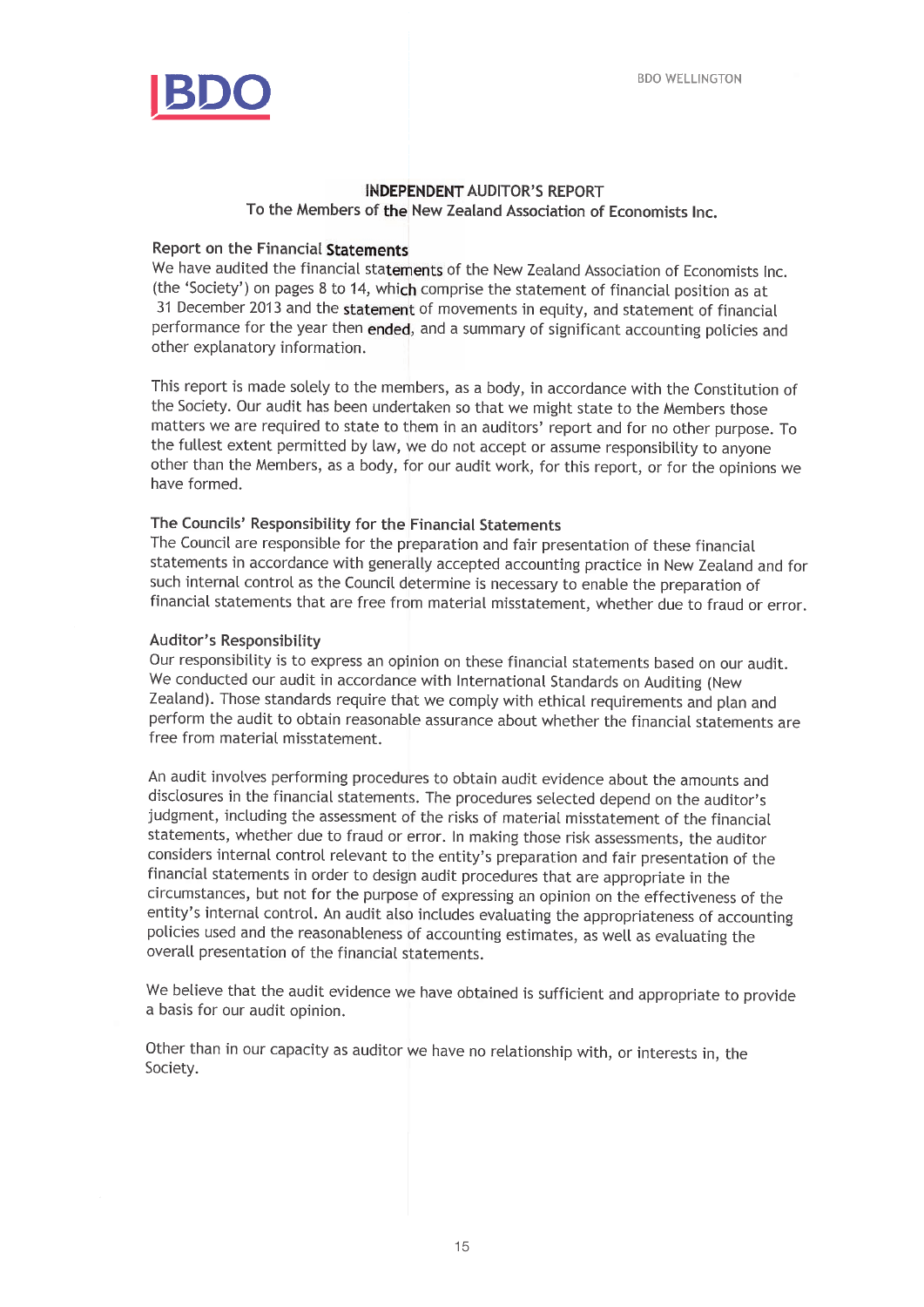

Basis for Qualified Opinion on Financial Position and Financial Performance Control over conference income of \$129,735 and workshop income classified with sundry income of \$4,462 prior to being recorded is limited, and there are no practical audit procedures to determine the effect of this limited control. Accordingly the completeness of revenue and retained earnings is unable to be determined.

### Qualified Opinion on Financial Position and Financial Performance

In our opinion, except for the effects of the matter described in the Basis for Qualified Opinion paragraph the financial statements on pages 8 to 14:

- Comply with generally accepted accounting practice in New Zealand;
- Present fairly, in all material respects the financial position of the New Zealand Association of Economists as at 31 December 2013 and of its financial performance for the year then ended.

800 Wellington

**BDO Wellington** 12 June 2014 Wellington **New Zealand**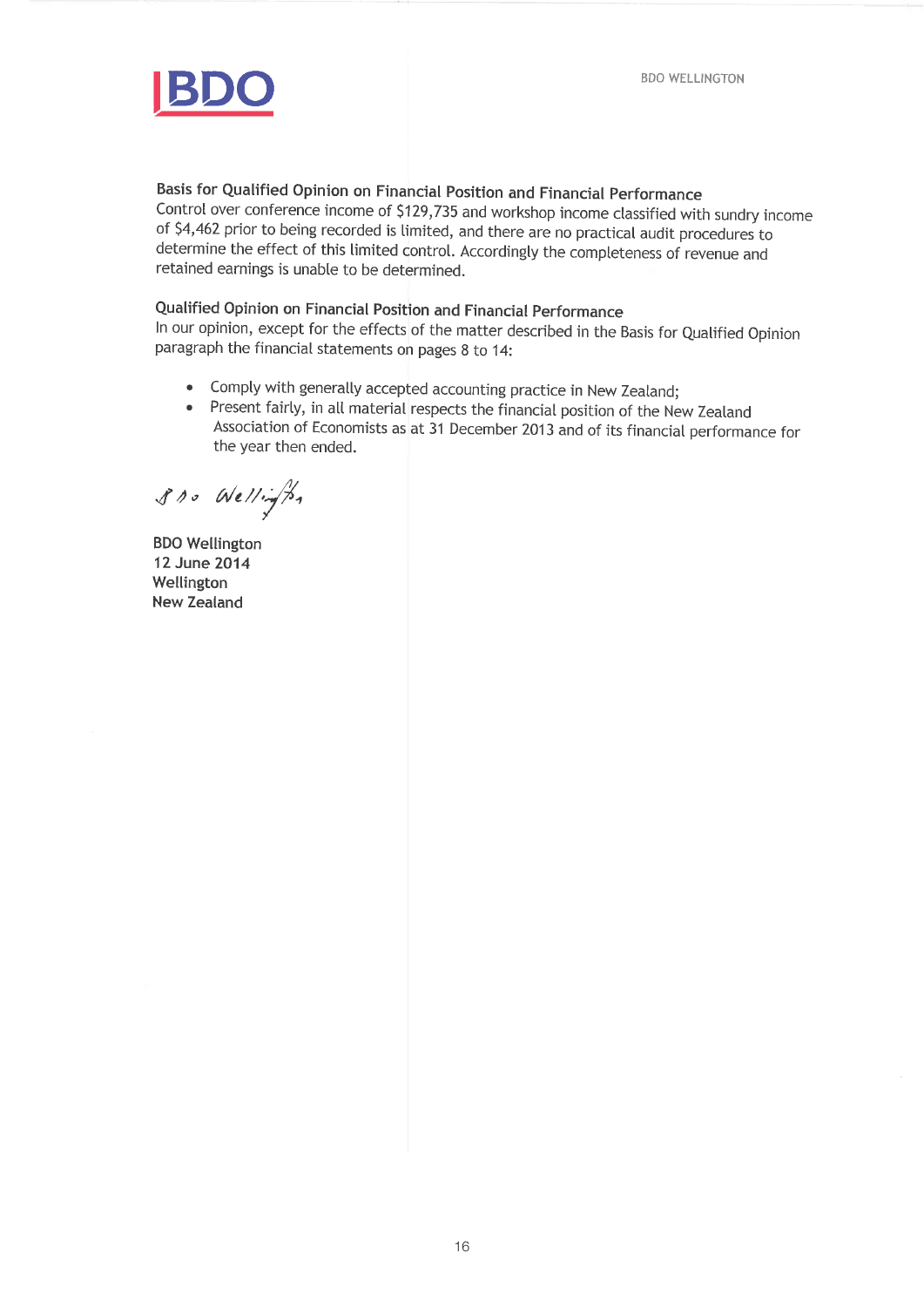

### Notice of Annual General Meeting

The Annual General Meeting of the New Zealand Association of Economists Inc will be held on **Thursday 3rd July 2014** at **1.00 pm** in Room 403, Sir Paul Reeves Building , AUT University, Cnr Mayoral Drive & Governor Fitzroy Place, Auckland.

### Agenda

- 1. Apologies
- 2. Minutes of the 2013 AGM
- 3. President's report
- 4. To receive and adopt the annual report and financial statements of the Association for the year ended 31 December 2013
- 5 Appointment of auditors
- 6. Election of Life Members
- 7. Subscriptions
- 8. General business

Um  $\overline{\mathcal{L}}$ 

Maxine Watene Secretary-Manager

*Conference registration is not necessary for an NZAE member to attend the AGM only.*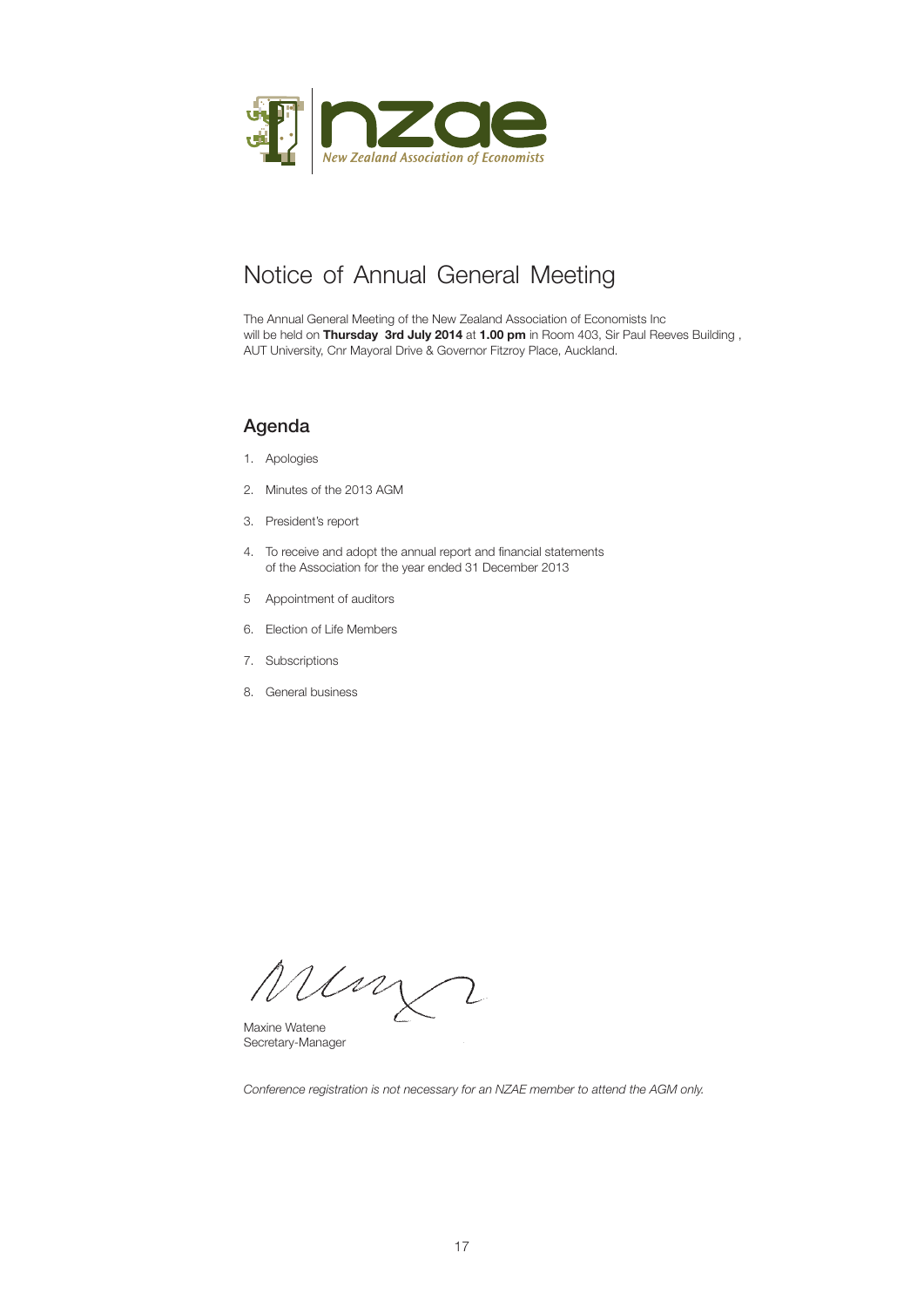### Minutes of Annual General Meeting

*held on Thursday 4th June 2013, at the Amora Hotel, Wakefield Street, Wellington, starting at 12:45 pm.*

### **Present**

Stephen Knowles (President), Bill Kaye-Blake (Vice President), Mary Hedges (Immediate Past President), Seamus Hogan, John Creedy, Mark Holmes, Arthur Grimes, Gail Pacheco, Norman Gemmell, Anita King, John Gallagher (Treasurer), Grant Coppersmith (Secretary-Manager) and 11 members.

**Apologies**

Chris Livesey, Julia Crouch, Anthony Byett, John McDermott, Peter Tait

**Accepted**

### **Minutes of the 2012 AGM**

The minutes were noted as being an accurate record of the meeting held on 28 June 2012.

**A Grimes/M Hedges All in favour**

### **President's report**

Stephen Knowles summarised the President's report. Stephen thanked Bill Kaye-Blake for taking over as Acting President when he had to step down for health reasons for several months. Special mention was made of the NZAE sponsors – Reserve Bank of New Zealand, Statistics New Zealand and Treasury. The passing of Distinguished Fellow Professor Conrad Blyth was noted. Stephen also noted that Mary Hedges finishes her term on the NZAE Council, with her term as Immediate Past President coming to an end, and that during her time as a Council member she had made an excellent contribution – this was received with applause from the meeting.

The President's report was accepted by members.

**S Knowles/B Kaye-Blake All in favour**

### **2013 Annual Report and 2012 Financial Statements**

John Gallagher, Treasurer, presented the financial report. Note was made of the following:

- Amounts are presented in gross terms
- Whist there in an overall deficit for the year, there is tax to pay. This arises from the surplus from conference activities which are taxed separately
- The overall financial position is sound

Members thanked John for his work and efforts regarding the Association's finances.

Members received and adopted the 2013 annual report and financial statements of the Association for the year ended 31 December 2012.

> **J Gallagher/B Kaye-Blake All in favour**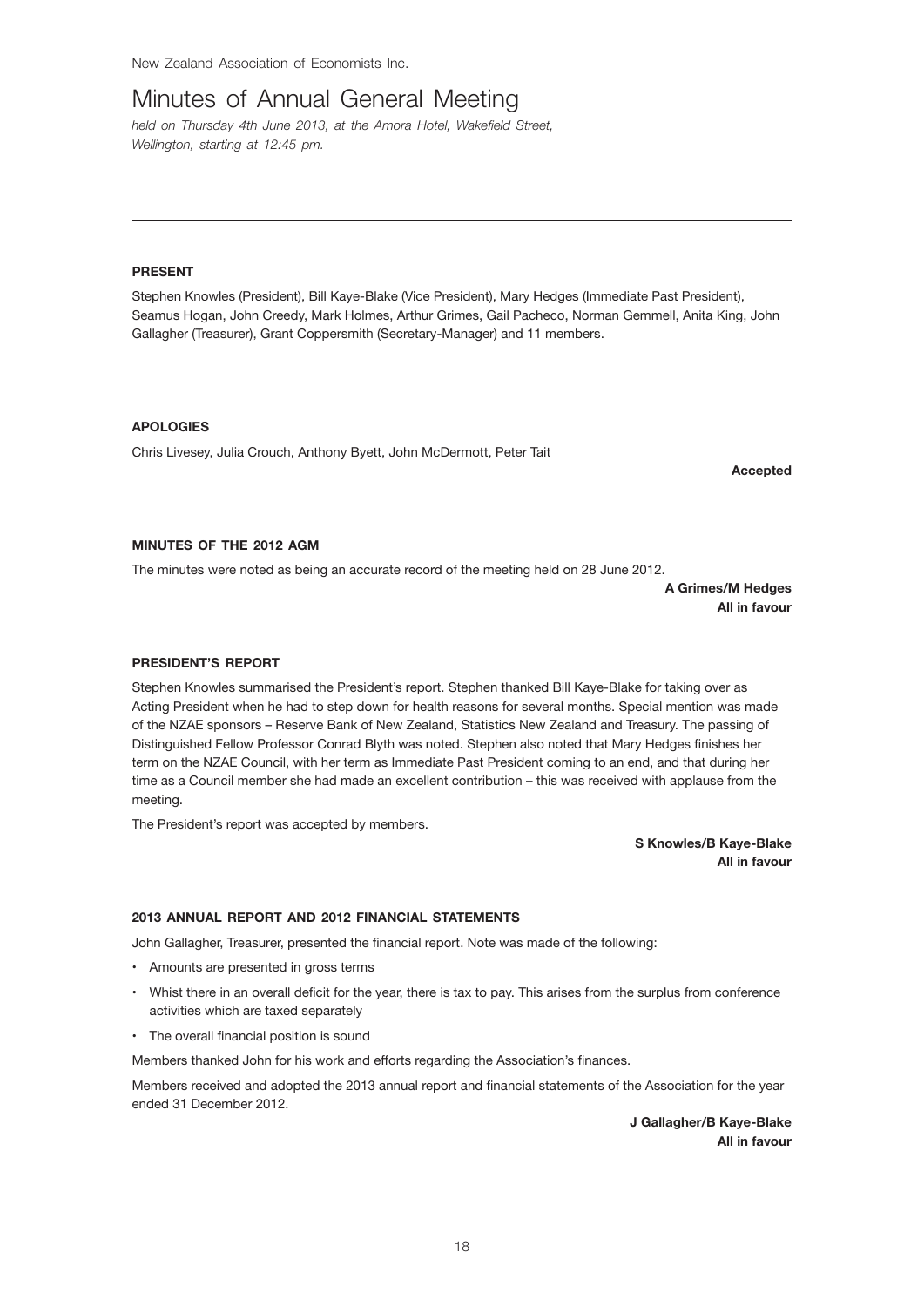### **Appointment of Auditor**

Members resolved that the Association retain BDO as auditor.

**J Gallagher/M Hedges All in favour**

#### **Subscriptions 2014**

Bill Kaye-Blake gave members a background to the proposed 2013/14 subscription rates. He noted that operationally the Association runs at a loss and that there is a dependence on conference surpluses and sponsorship revenue to maintain an overall surplus. The proposed increase in subscription amounts are aimed at reducing this risk:

Full Members – \$150 – reduced to \$120 if paid by 1 March

Students – 50% of the full member subscription

Following a general discussion about the history of subscription, members resolved to adopt the proposed 2014 amounts.

> **B Kaye-Blake/M Hedges All in favour**

### **Address from Statistics New Zealand – Hamish James**

Hamish James gave a short presentation to members about the initiatives that have taken place and are also proposed to allow direct access to data held by Statistics New Zealand.

### **Election Councillors**

Stephen Knowles referred to the Council membership and noted that the nominations received match the positions that require election. As there were no further nominations received at the meeting, members resolved that the persons nominated were elected:

| Bill Kaye-Blake - President   | Anita King     |
|-------------------------------|----------------|
| Seamus Hogan - Vice President | Peter Tait     |
| <b>Arthur Grimes</b>          | Norman Gemmell |
| <b>Anthony Byett</b>          | John McDermott |
| Gail Pacheco                  |                |

### **Meeting Chair**

As duly elected President, Bill Kaye-Blake assumed the meeting Chair.`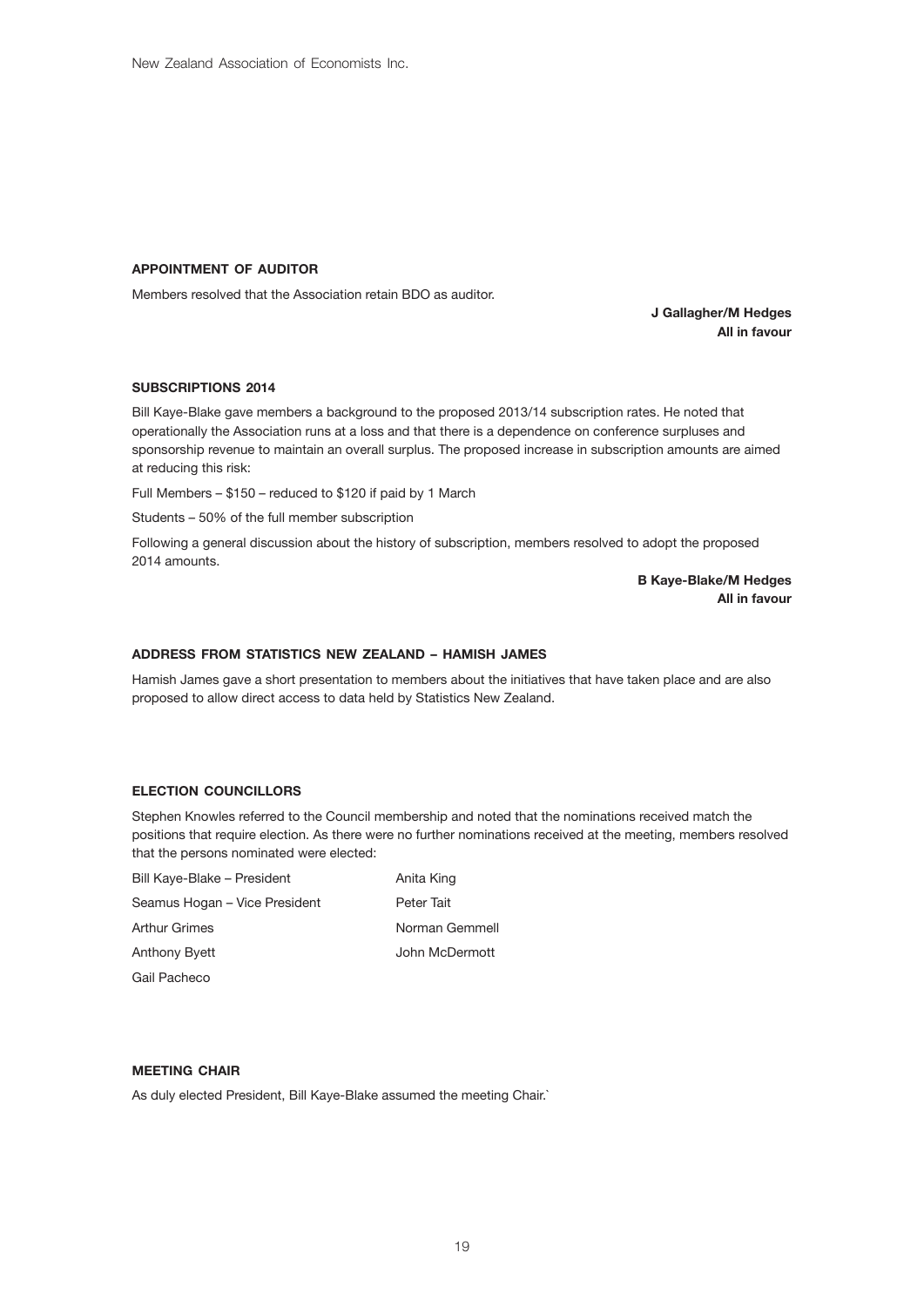### **Election of Life Members**

Allan Bollard was put forward as a life member of the Association, and Mary Hedges read his citation. On the recommendation of Council, Allan Bollard was awarded Life Membership of the NZAE.

> **M Hedges/ D Curtin All in favour**

### **Amendment to Constitution**

Stephen Knowles and Mary Hedges gave the background and summarised the reasons for the proposed changes to the constitution. Following a review of the language and references in the current constitution it was felt necessary to amend some sections such as the criteria for Life Membership (to be more focussed on the contribution to the Association). Stephen proposed that all of the amendments as noted in the 2012 Annual Report be considered together in one motion by members.

Members resolved that the proposed amendments to the constitution be adopted. Professor Bob Buckle thanked Stephen and Mary for the work that they had undertaken on behalf of members.

S Knowles/ C Smith All in favour

### **General Business**

• Members passed a motion of thanks to Stephen Knowles for his contribution as President.

**B Buckle/G Scobie Carried with acclamation**

- Stephen Knowles noted that a new editor will be required for NZ Economic Papers from 2015. Mark Holmes' term as editor was due to end in December 2013, but Stephen was pleased to report that Mark has agreed to this term being extended for a further year.
- Stephen Knowles asked that members acknowledge the excellent work undertaken by Seamus Hogan and his team regarding the 2013 conference.

Meeting closed at 1.40pm.

Confirmed as a true and correct record of the meeting:

Bill Kaye-Blake, President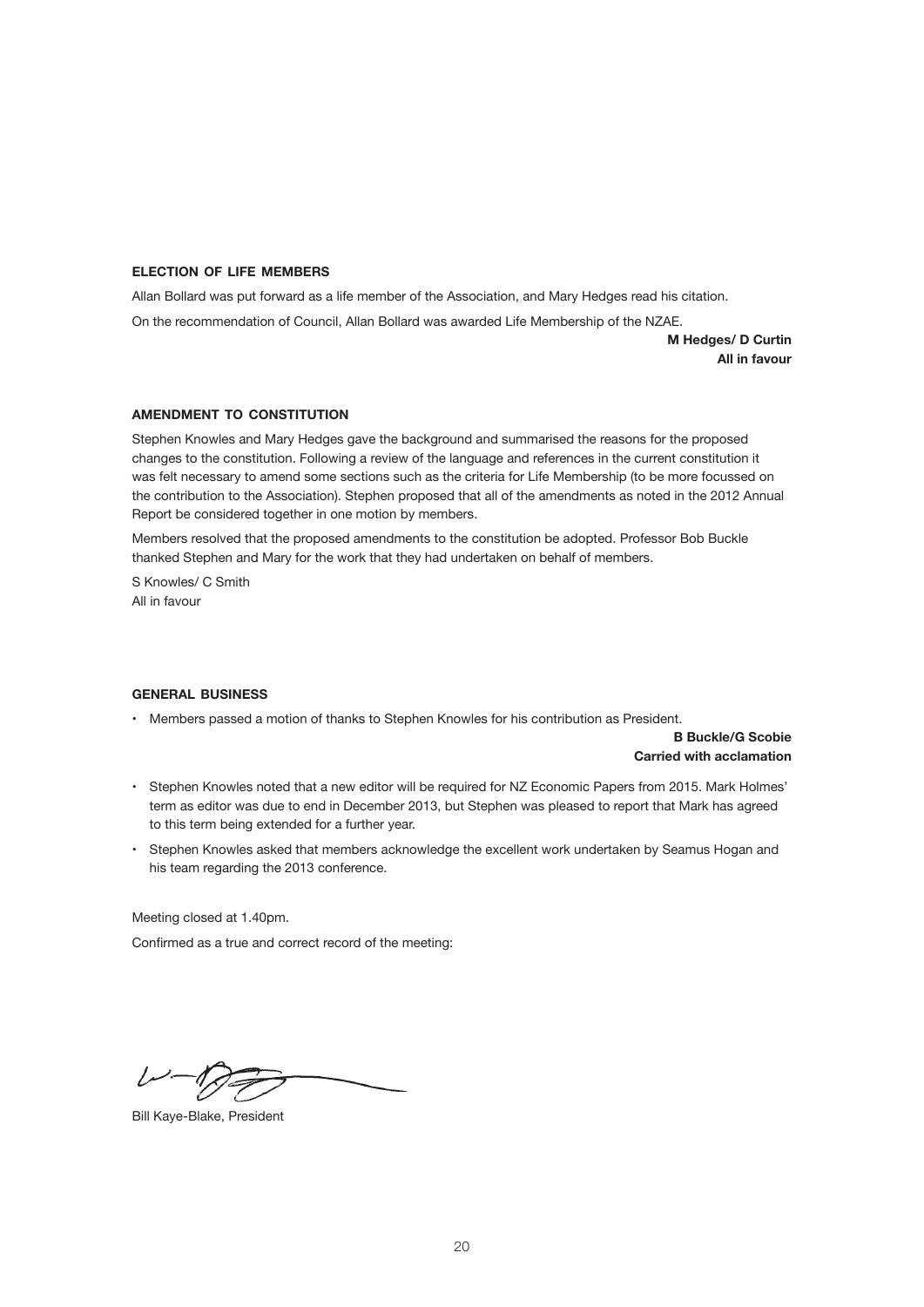

### Education Trust annual report

for the year ended 31 December 2013

### PAGE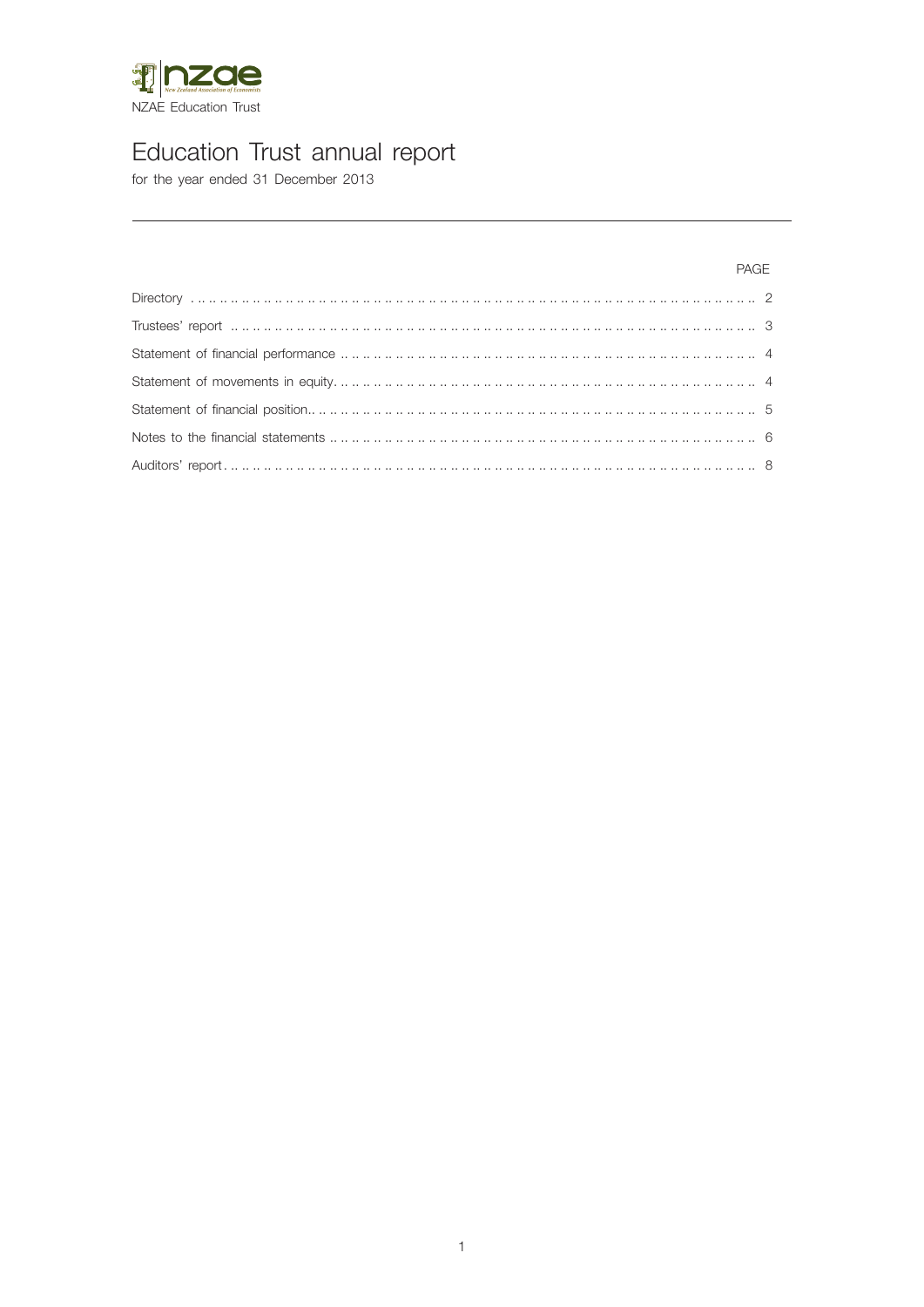NZAE Education Trust

**Directory** as at 31 December 2013

| <b>Status</b>      | Charitable Trust                                                             |
|--------------------|------------------------------------------------------------------------------|
| Incorporation Date | 5th September 1990                                                           |
| Registration No    | CC 41.123                                                                    |
| <b>IRD No</b>      | 55-988-277                                                                   |
| <b>Trustees</b>    | Anthony Byett<br>Chairman<br>PO Box 1673 Taupo 3351                          |
|                    | John Gallagher<br>GPO Box 788 Wellington<br>6140                             |
|                    | <b>Bill Kaye-Blake</b><br><b>NZIER</b><br>PO Box 3479, Wellington 6140       |
|                    | Stephen Knowles<br>Otago University<br>PO Box 56, Dunedin 9054               |
|                    | Frank Scrimgeour<br>University of Waikato<br>Private Bag 3105, Hamilton 3240 |
| <b>Address</b>     | F/1. 97 Cuba Street<br>PO Box 568<br>Wellington<br>Tel (04) 939-4250         |
| <b>Bankers</b>     | Bank of New Zealand<br>Wellington                                            |
| Solicitors         | Franks & Ogilvie<br>PO Box 10-388<br>Wellington 6143                         |
| Auditors           | <b>BDO</b> Wellington<br>PO Box 10-340<br>Wellington 6143                    |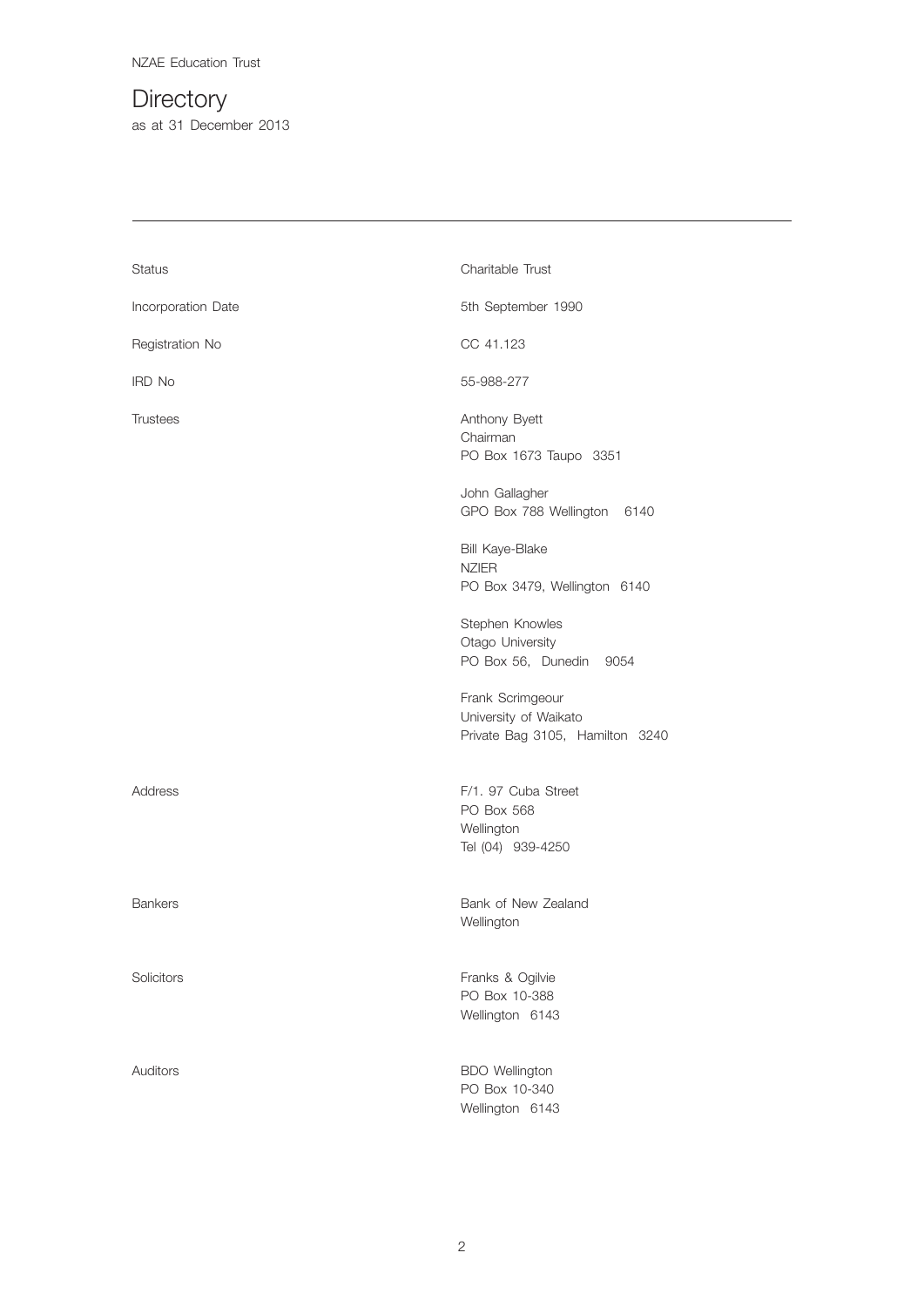### Chairman's report

#### **Governance**

Trustees at balance date were Anthony Byett (Chair), Bill Kaye-Blake, Stephen Knowles, Frank Scrimgeour, and John Gallagher (Secretary/Treasurer). Secretary/Treasurers costs are borne by the Association. During 2013 Trustees met in March and October, with informal emails and phone conversations between meetings.

Since balance date, Frank Scrimgeour has retired from the board. We record our appreciation of Frank's contribution to administrative and strategic affairs of the Association and the Trust, and for his influence on progress and advancements achieved during his twenty year tenure.

Trustees have appointed Leo Krippner to fill the vacancy arising.

### **Objectives and guidelines**

The Trust was established 1990 and the empowering Deed states its mission, in brief, to be "the furtherance of education", "advance the interests of members" and to "encourage overseas speakers to come to New Zealand" for the benefit of economists here. The Deed further states that annual spending should be kept within annual income unless "it is imperative in that year to further the aims of the Trust".

Criteria and guidelines for investment decisions, including restrictions on types and concentrations of investments, have been established. Trustees acted within the objectives and guidelines in 2013 and continue to do so.

#### **General business**

Accounts were audited by BDO.

#### **Investment of funds**

The Trust earned \$14,100 from investments in 2013, providing a return of 5.39% on the average amount invested.

In the period under review funds were placed with BNZ and ASB, spread across various fixed-rate term deposits or in short-term accounts. Bond/debenture investments are also permitted within the investment guidelines, although none are currently held.

Trustees continue to monitor all investments in a prudent manner.

### **Distribution of funds**

Distribution in 2013 was \$4,600, with all grants made during the NZAE 2013 Conference.

Distributions made by the trust comprised:

- (i) Graduate Study Awards of \$500 were awarded to 3 graduates to assist with presentations at the conference;
- (ii) Conference Assistant Awards (totaling \$1,100) were paid to 6 attendees at the conference;

(iii) Jan Whitwell prizes of \$1,000 were awarded to Lydia Cheung and Athene Laws;

Trustees continue to look for wider opportunities to make grants that further the aims of the Trust, while a similar level of distributions is already planned for 2014.

My thanks go to my fellow Trustees for their contributions.

/ hyett.

Anthony Byett Chairman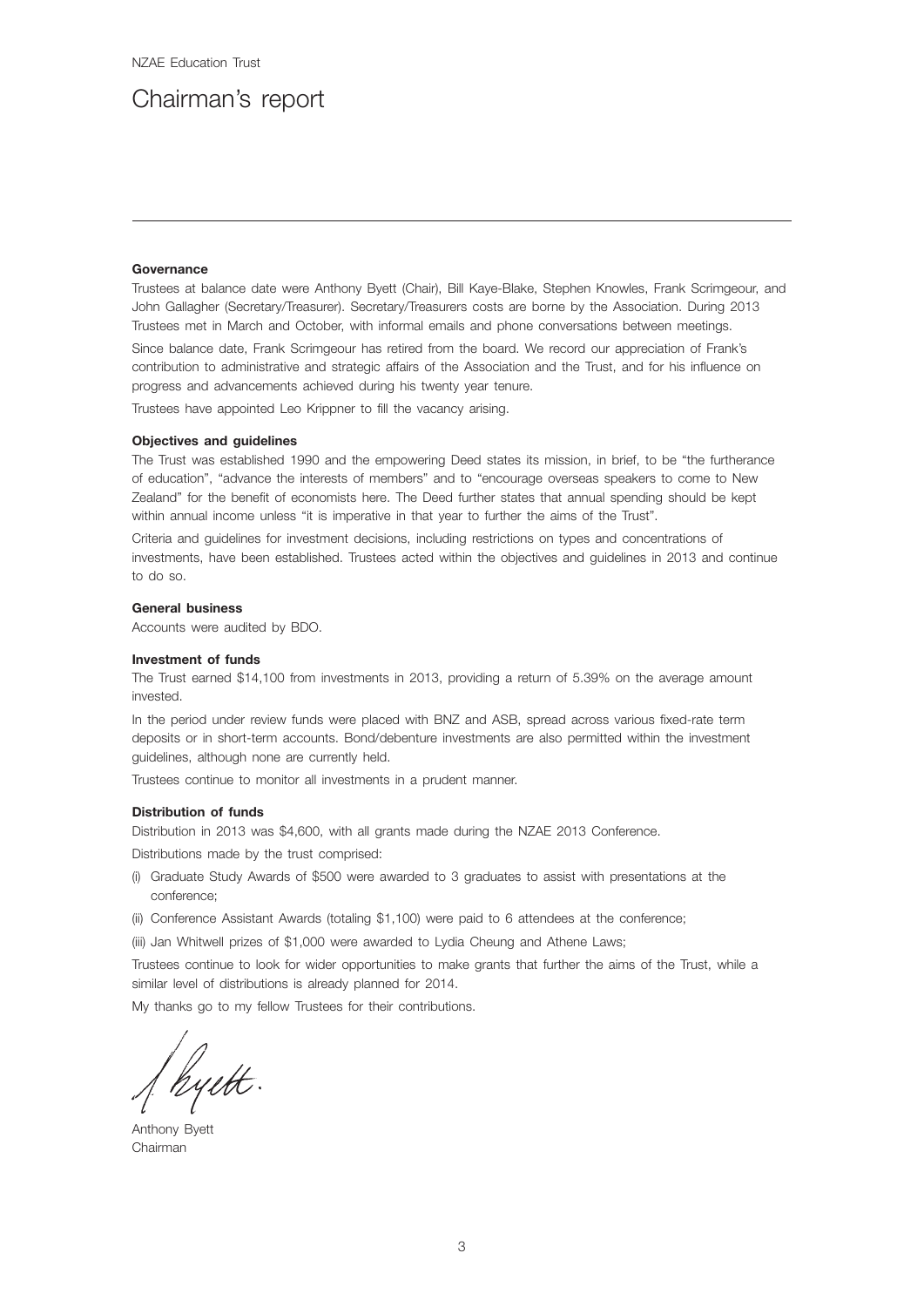NZAE Education Trust

### Statement of financial performance

for the year ended 31 December 2013

| <b>INCOME</b>                   | 2013<br>\$ | 2012<br>\$ |
|---------------------------------|------------|------------|
| Interest earned                 | 14,100     | 14,216     |
| Total income                    | 14,100     | 14,216     |
| <b>EXPENDITURE</b>              |            |            |
| Audit fees                      | 2,000      | 2,415      |
| Bank fees                       | 40         | 93         |
| Legal fees                      | 27         | 51         |
| Operating expenditure           | 2,067      | 2,559      |
| Grants for educational purposes |            |            |
| Graduate Study Awards           | 1,100      | 1,200      |
| Presentation & prizes           | 3,500      | 5,000      |
| Total grants                    | 4,600      | 6,200      |
| <b>TOTAL EXPENDITURE</b>        | 6,667      | 8,759      |
| <b>TOTAL OPERATING SURPLUS</b>  | 7,433      | 5,458      |

Statement of movements in Trustees' capital for the year ended 31 December 2013

|                             | 2013<br>S | 2012<br>S |
|-----------------------------|-----------|-----------|
| Equity at start of the year | 257,481   | 252,025   |
| Net surplus for the year    | 7,433     | 5,458     |
| TRUSTEES' ACCUMULATED FUNDS | 264,914   | 257,482   |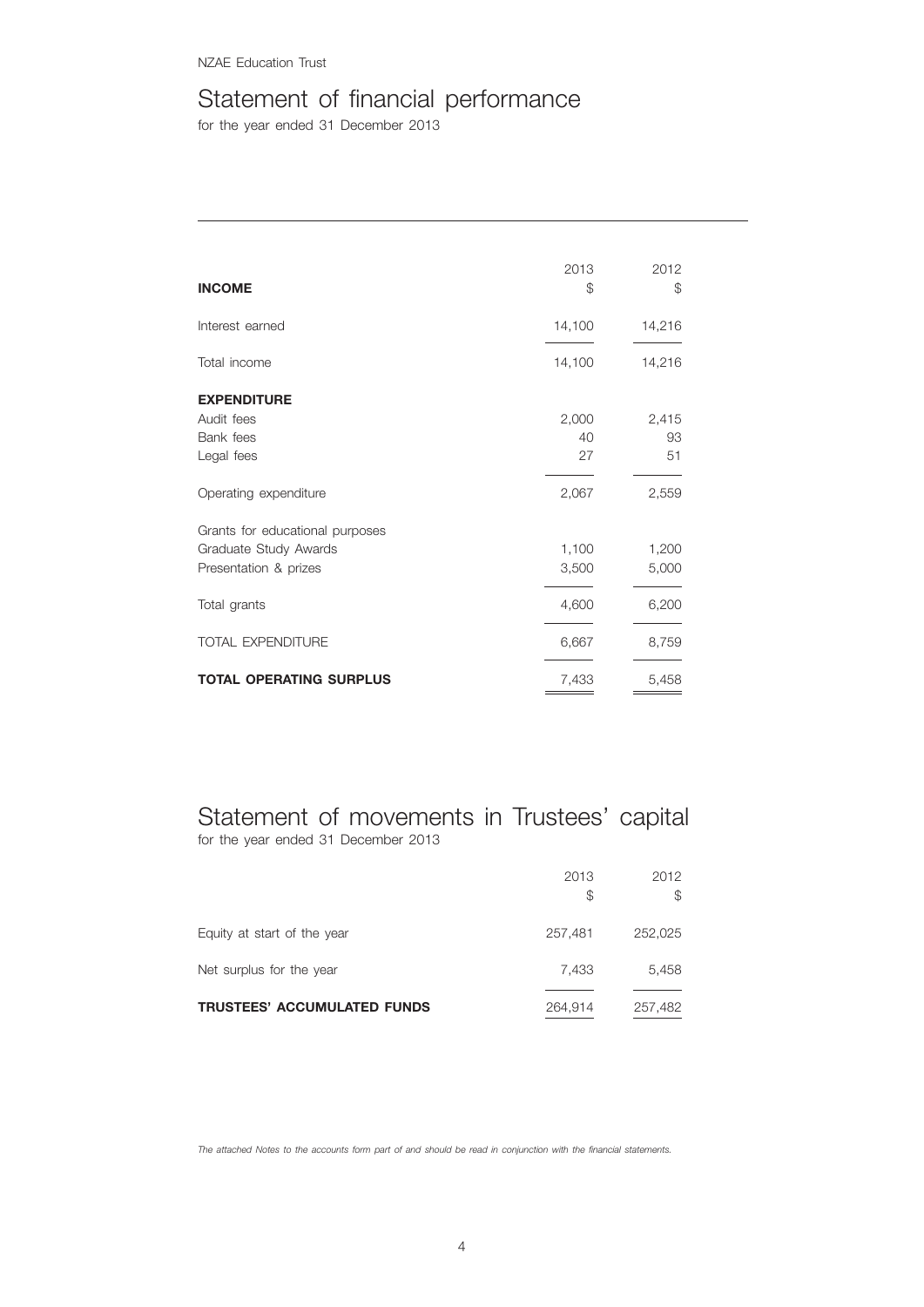NZAE Education Trust

### Statement of financial position

as at 31 December 2013

|                                                             | 2013<br>\$ | 2012<br>\$ |
|-------------------------------------------------------------|------------|------------|
| TRUSTEES' ACCUMULATED FUNDS                                 |            |            |
| Brought forward                                             | 264,914    | 257,482    |
| <b>CURRENT ASSETS</b>                                       |            |            |
| BNZ current account                                         | 243        | 626        |
| <b>BNZ</b> savings Account                                  | 31,246     | 27,128     |
| Interest accrued                                            | 2,619      | 2,494      |
| BNZ short term deposits                                     | 47,579     | 36,773     |
| ASB Bank short term deposits                                | 20,000     | 15,000     |
|                                                             |            |            |
| TOTAL CURRENT ASSETS                                        | 101,687    | 82,021     |
| <b>INVESTMENTS</b>                                          |            |            |
| BNZ term deposits                                           | 130,227    | 140,227    |
| ASB Bank term deposits                                      | 35,000     | 40,000     |
| <b>TOTAL INVESTMENTS</b>                                    | 165,227    | 180,227    |
| <b>TOTAL ASSETS</b>                                         | 266,914    | 262,248    |
| <b>CURRENT LIABILITIES</b><br>Accounts payable and accruals | 2,000      | 4,766      |
|                                                             |            |            |
| <b>TOTAL LIABILITIES</b>                                    | 2,000      | 4,766      |
| <b>EXCESS OF ASSETS OVER LIABILITIES</b>                    | 264,914    | 257,482    |

Chairman  $\frac{1}{2}$  ...  $\frac{1}{2}$  ...  $\frac{1}{2}$  ...  $\frac{1}{2}$ 

Treasurer ..…………………………………………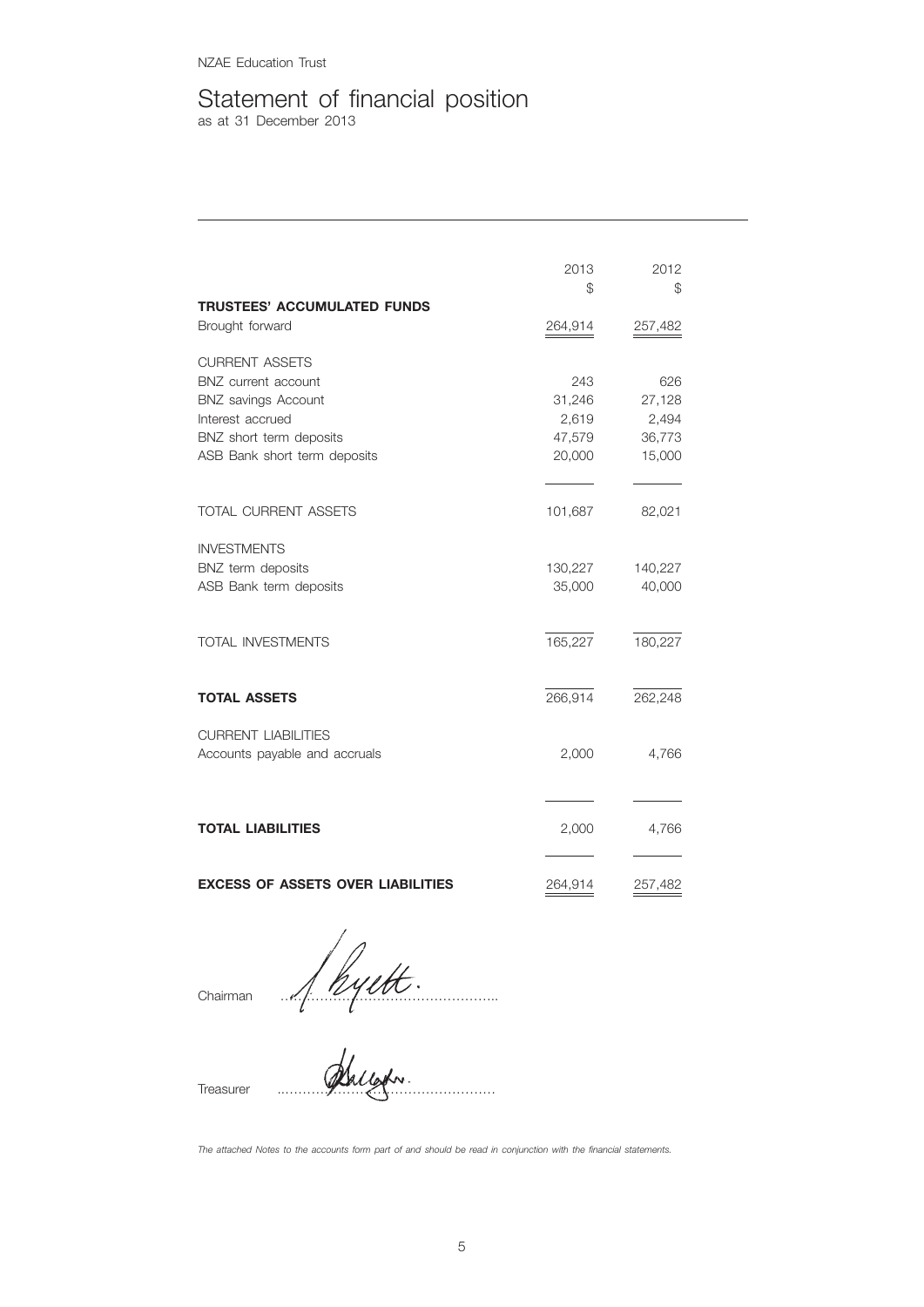### Notes to the financial statements

for the year ended 31 December 2013

### **Note 1. STATEMENT OF ACCOUNTING POLICIES**

#### *Reporting Entity*

NZ Association of Economists Inc - Education Trust is constituted by a Deed dated 28th October 2009 and its subsequent amendments.

Trustees of the Education Trust present these financial statements prepared in accordance with the Financial Reporting Act 1993 and New Zealand financial reporting standards of the New Zealand Institute of Chartered Accountants.

### *Measurement Base*

The general accounting policies recognised as appropriate for the measurement and reporting of results and the financial position are used and unless otherwise stated the basis of accounting is historical cost.

### *Specific Accounting Policies*

Specific accounting policies, which materially affect the measurement of financial performance and financial position, have been applied as follows:

- a) GST: The Education Trust is not registered for GST.
- b) Income recognition policy: Income is reported on an accrual basis.
- c) The Education Trust has no fixed assets.
- d) Investments are stated at amortised cost less any anticipated impairment.

#### *Changes in Accounting Policies*

There have been no changes in accounting policies. All policies have been applied on bases consistent with those of the previous years.

### **Note 2. DIFFERENTIAL REPORTING**

Due to its size and lack of public accountability, NZ Association of Economists -Education Trust qualifies for exemption from Differential Reporting requirements issued by the New Zealand Institute of Chartered Accountants.

Trustees have taken advantage of all allowed reporting exemptions.

### **Note 3. TAXATION**

The Trust is approved for registration with the Charities Commission pursuant to the Charities Act (2005), and accordingly, as a Charitable Trust, has an exemption from Income Tax.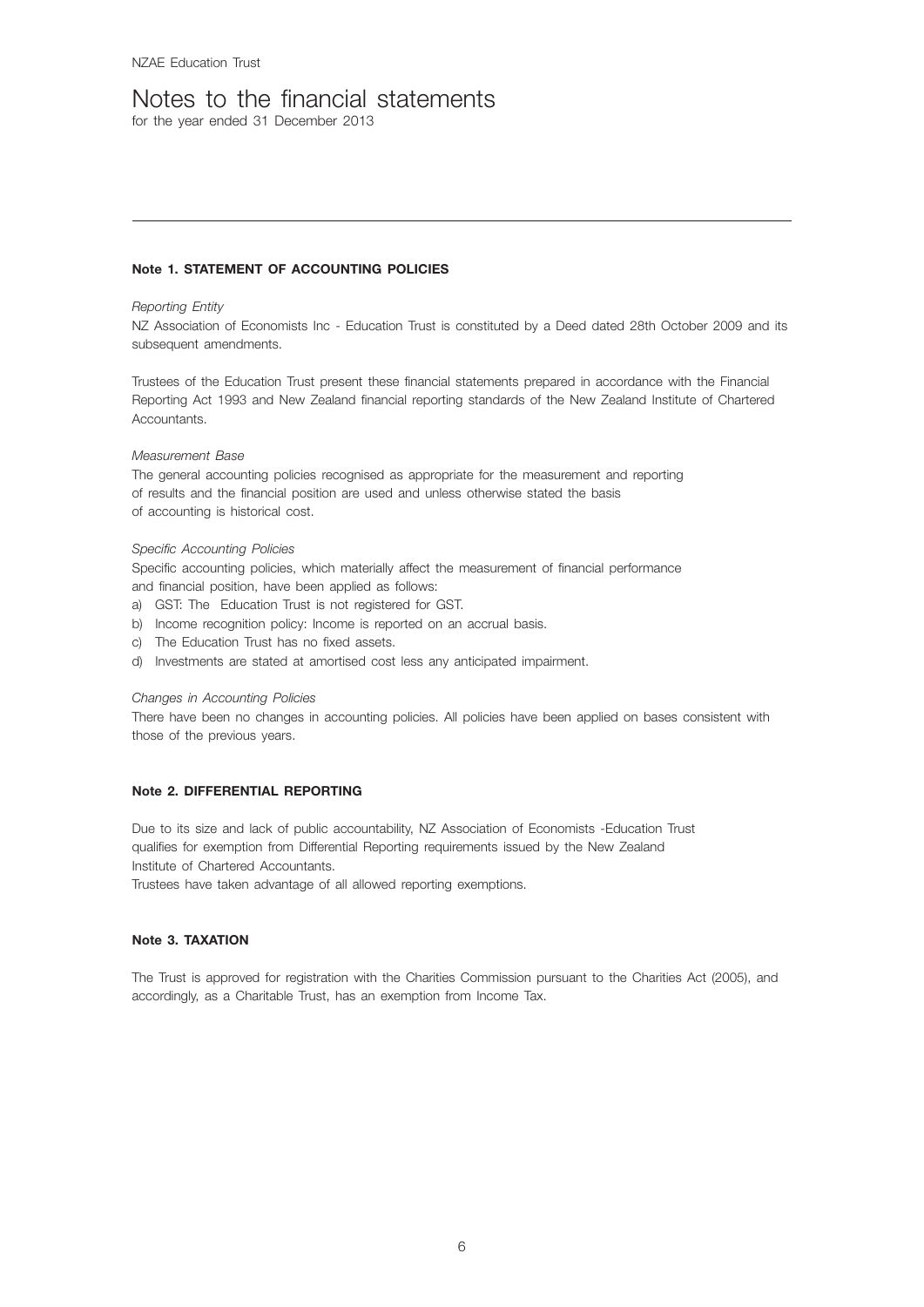### Notes to the financial statements

for the year ended 31 December 2013

**Note 4. INVESTMENT PORTFOLIO** 

|                                 | 2013    | 2012    |
|---------------------------------|---------|---------|
| <b>Bank deposits</b>            |         |         |
| ASB Bank 6.75%<br>19/11/13      |         | 15,000  |
| ASB Bank 6.25%<br>8/07/14       | 20,000  | 20,000  |
| ASB Bank 5.90%<br>23/10/14      | 20,000  | 20,000  |
| ASB Bank 5.35% 26/11/18         | 15,000  |         |
|                                 |         |         |
| 6.00% 28.07.13<br>BNZ           | 10,000  |         |
| 4.00%<br>2.04.14<br>BNZ         | 27,579  | 26,773  |
| <b>BNZ</b><br>6.50%<br>28.07.14 | 20,000  | 20,000  |
| 7.10%<br>17.03.15<br>BNZ        | 10,000  | 10,000  |
| BNZ 7.10%<br>14.04.15           | 10,000  | 10,000  |
| 4.55%<br>10.10.15<br>BNZ        | 10,227  | 10,227  |
| BNZ<br>6.50%<br>4.11.15         | 10,000  | 10,000  |
| 5.70%<br><b>BNZ</b><br>08.04.16 | 20,000  | 20,000  |
| BNZ<br>6.00%<br>28.07.16        | 10,000  |         |
| 4.80%<br>10.09.16<br>BNZ        | 20,000  | 20,000  |
| <b>BNZ</b><br>6.00%<br>8.04.17  | 20,000  | 20,000  |
| <b>BNZ</b><br>5.65%<br>13.07.17 | 20,000  | 20,000  |
|                                 |         |         |
| PORTFOLIO TOTAL                 | 232,806 | 232,000 |

### **Note 5. RELATED PARTIES**

Three trustees are elected current members of the national council of the New Zealand Association of Economists Inc. One trustee is treasurer of the Association. There were no transactions with related parties in the period under review.

### **Note 6. COMMITMENT & CONTINGENCIES**

As at 31 December 2013 there were no known commitments or contingent liabilities. (2011: Nil)

Trustees have decided to sponsor up to eight student registrants for the NZAE June 2014 annual conference, making a maximum liability of \$5,100 if the full qualifying number is nominated by seminar organisers, and all other prizes are awarded.

### **Note 7. POST BALANCE DATE EVENTS**

No subsequent events have a material effect on these financial statements.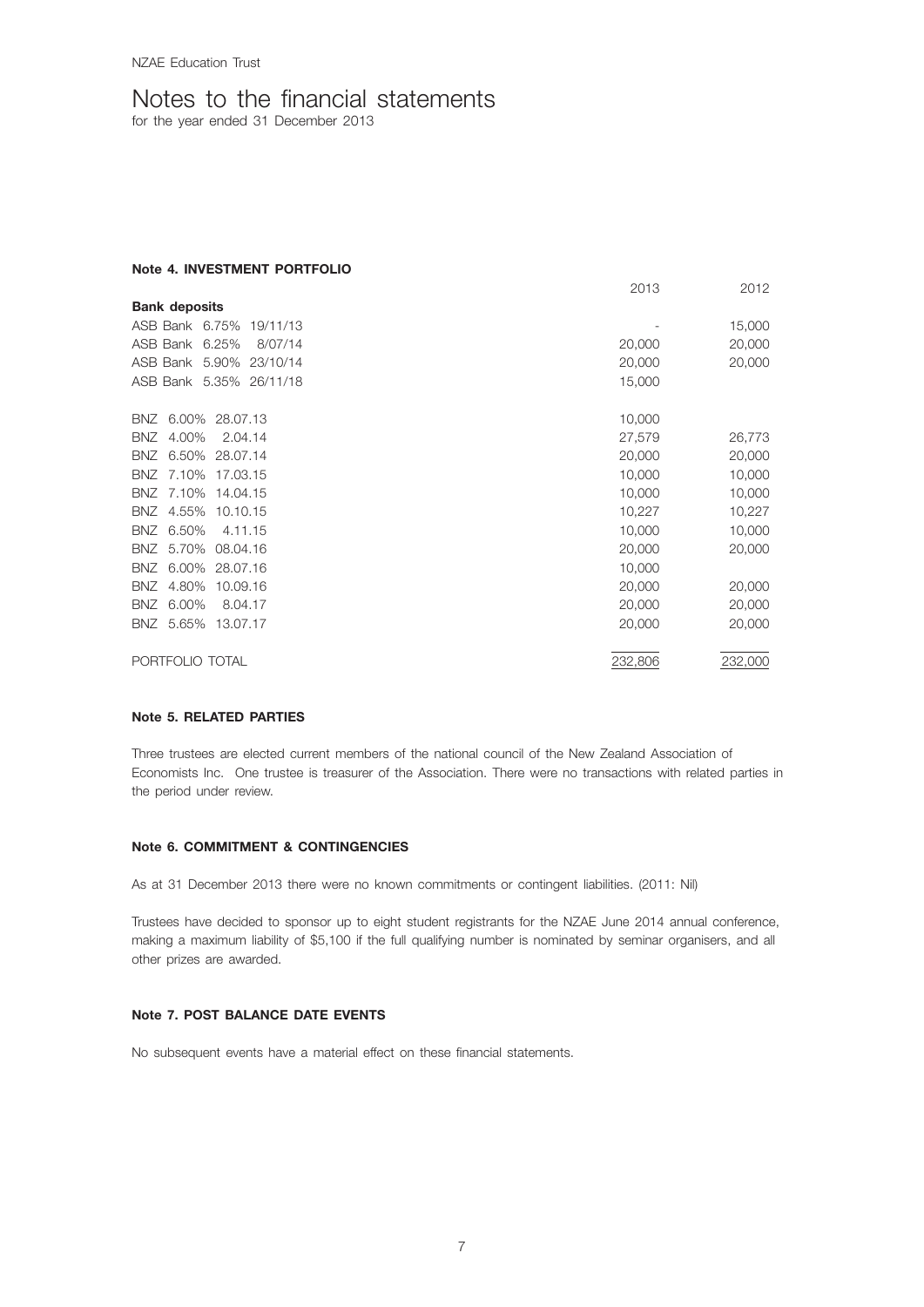### **INDEPENDENT AUDITOR'S REPORT**

### To the Trustees of the New Zealand Association of Economists - Education Trust

### **Report on the Financial Statements**

We have audited the financial statements of New Zealand Association of Economists -Education Trust (the 'Trust') on pages 4 to 7, which comprise the statement of financial position as at 31 December 2013 and the statement of movements in equity, and statement of financial performance for the year then ended, and a summary of significant accounting policies and other explanatory information.

This report is made solely to the Trustees, as a body, in accordance with the Trust Deed of New Zealand Association of Economists - Education Trust, Our audit has been undertaken so that we might state to the Trustees those matters we are required to state to them in an auditors' report and for no other purpose. To the fullest extent permitted by law, we do not accept or assume responsibility to anyone other than the Trustees, as a body, for our audit work, for this report, or for the opinions we have formed.

### The Board of Trustees' Responsibility for the Financial Statements

The Trustees' are responsible for the preparation and fair presentation of these financial statements in accordance with generally accepted accounting practice in New Zealand and for such internal control as the the Trustees' determine is necessary to enable the preparation of financial statements that are free from material misstatement, whether due to fraud or error.

### Auditor's Responsibility

Our responsibility is to express an opinion on these financial statements based on our audit. We conducted our audit in accordance with International Standards on Auditing (New Zealand). Those standards require that we comply with ethical requirements and plan and perform the audit to obtain reasonable assurance about whether the financial statements are free from material misstatement.

An audit involves performing procedures to obtain audit evidence about the amounts and disclosures in the financial statements. The procedures selected depend on the auditor's judgment, including the assessment of the risks of material misstatement of the financial statements, whether due to fraud or error. In making those risk assessments, the auditor considers internal control relevant to the entity's preparation and fair presentation of the financial statements in order to design audit procedures that are appropriate in the circumstances, but not for the purpose of expressing an opinion on the effectiveness of the entity's internal control. An audit also includes evaluating the appropriateness of accounting policies used and the reasonableness of accounting estimates, as well as evaluating the overall presentation of the financial statements.

We believe that the audit evidence we have obtained is sufficient and appropriate to provide a basis for our audit opinion.

Other than in our capacity as auditor we have no relationship with, or interests in the Trust.

### Opinion

In our opinion, the financial statements on pages 4 to 7, present fairly, in all material respects, the financial position of New Zealand Association of Economists - Education Trust as at 31 December 2013, and its financial performance for the year then ended in accordance with generally accepted accounting practice in New Zealand.

BDO Wellington

**BDO Wellington** 12 June 2014 50 Customhouse Quay Wellington **New Zealand**